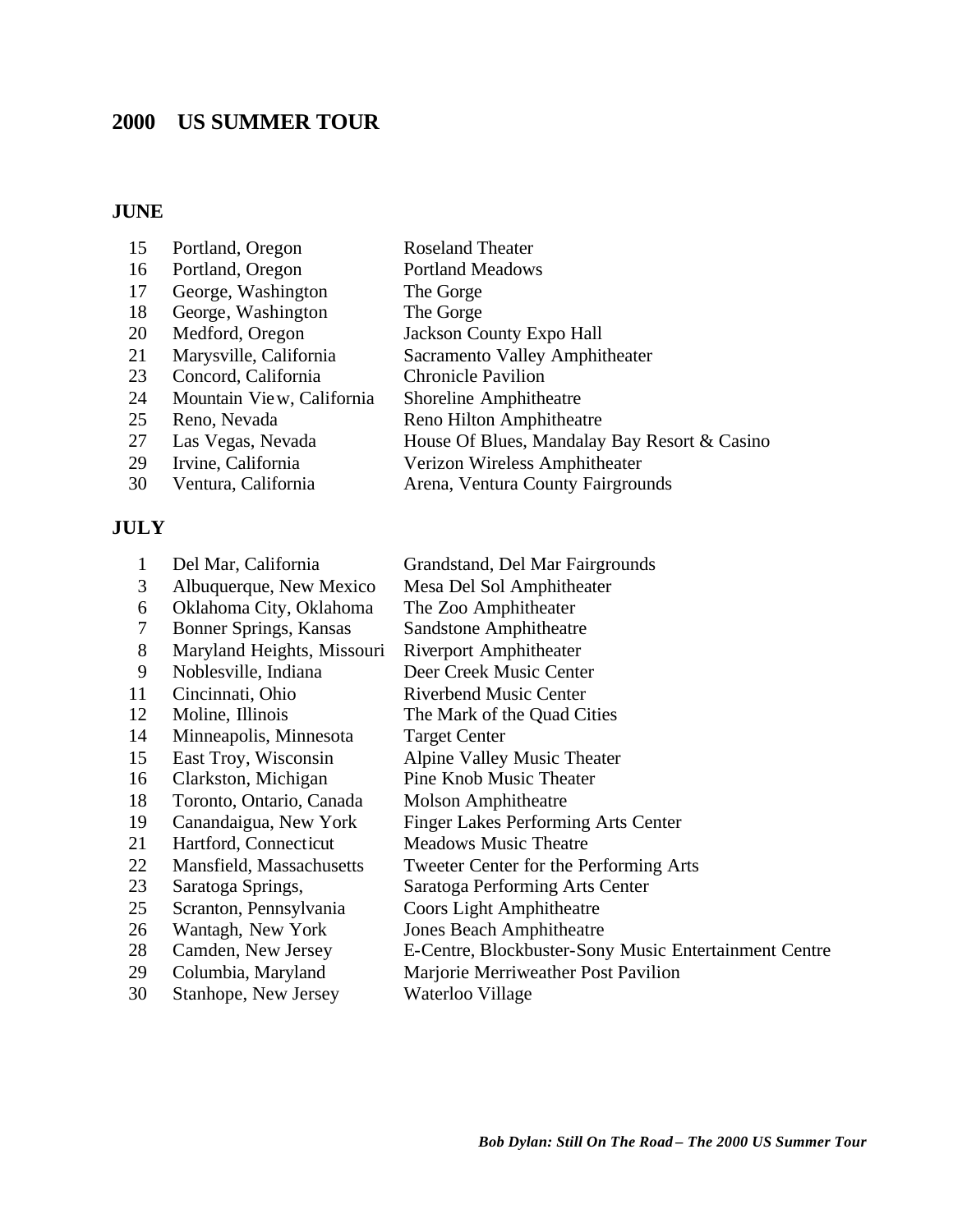#### **21820 Roseland Theater Portland, Oregon 15 June 2000**

- *1. Duncan And Brady* (trad.)
- *2. To Ramona*
- *3. Masters Of War*
- *4. Ring Them Bells*
- *5. Tangled Up In Blue*
- *6. Searching For A Soldier's Grave* (Johnnie Wright, Jim Anglin, Jack Anglin)
- *7. Country Pie*
- *8. Standing In The Doorway*
- *9. Crash On The Levee (Down In The Flood)*
- *10. Things Have Changed*

*—*

- *11. Drifter's Escape*
- *12. Leopard-Skin Pill-Box Hat*
- *13. All Along The Watchtower*
- *14. Like A Rolling Stone*
- *15. Girl From The North Country*
- *16. She's About A Mover* (Doug Sahm)
- *17. Rainy Day Women # 12 & 35*
- *18. Don't Think Twice, It's All Right*

Concert # 1210 of The Never-Ending Tour. First concert of the 2000 US Summer Tour with Phil Lesh And Friends. 2000 concert # 45

Concert # 115 with the 12th Never-Ending Tour Band: Bob Dylan (vocal & guitar), Charlie Sexton (guitar), Larry Campbell (guitar, mandolin, pedal steel guitar & electric slide guitar), Tony Garnier (bass), David Kemper (drums & percussion).

1–6, 15, 18 acoustic with the band.

11, 12, 18 Bob Dylan harmonica.

1, 6, 16 Larry Campbell & Charlie Sexton (backup vocals).

#### *Notes.*

This was a warm-up show without Phil Lesh.

Live debut of *Searching For A Soldier's Grave.*

First live performances of *Standing In The Doorway.*

Second live performances of *She's About A Mover,* the first being in Edmonton 24 August 1988 with Doug Sahm on lead vocal.

Stereo audience recording, 100 minutes.

Session info updated 15 February 2001.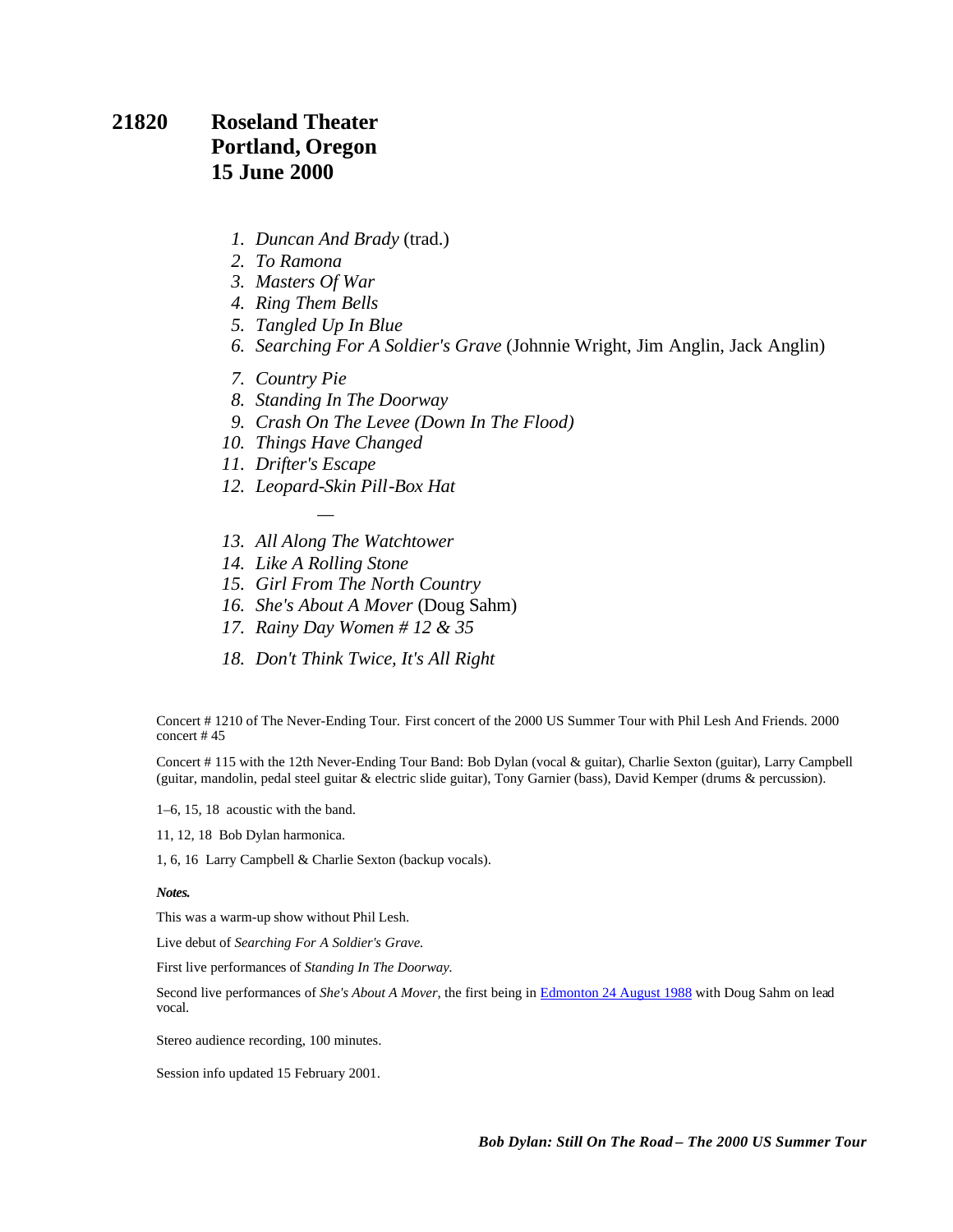#### **21830 Portland Meadows Portland, Oregon 16 June 2000**

- *1. Somebody Touched Me* (trad.)
- *2. Stone Walls And Steel Bars* (Ray Pennington / Ray Marcum)
- *3. Dark As A Dungeon* (Merle Travis)
- *4. Tangled Up In Blue*
- *5. Rank Strangers To Me* (A. Brumley)
- *6. Mama, You Been On My Mind*
- *7. Country Pie*
- *8. It Takes A Lot To Laugh, It Takes A Train To Cry*
- *9. Stuck Inside Of Mobile With The Memphis Blues Again*
- *10. Under The Red Sky*
- *11. Drifter's Escape*
- *12. Leopard-Skin Pill-Box Hat*
- *— 13. Ballad Of A Thin Man*
- *14. Like A Rolling Stone*
- *15. It Ain't Me, Babe*
- *16. Rainy Day Women # 12 & 35*

Concert # 1211 of The Never-Ending Tour. Second concert of the 2000 US Summer Tour with Phil Lesh And Friends. 2000 concert # 46

Concert # 116 with the 12th Never-Ending Tour Band: Bob Dylan (vocal & guitar), Charlie Sexton (guitar), Larry Campbell (guitar, mandolin, pedal steel guitar & electric slide guitar), Tony Garnier (bass), David Kemper (drums & percussion).

1–6, 15 acoustic with the band.

6, 11 Bob Dylan harmonica.

1, 2, 3, 5 Larry Campbell & Charlie Sexton (backup vocals).

Note. The first of a series of a concerts without songs from *Time Out Of Mind*!

10 new songs (62%) compared to previous concert. 10 new songs for this tour.

Stereo audience recording, 90 minutes.

Session info updated 15 February 2001.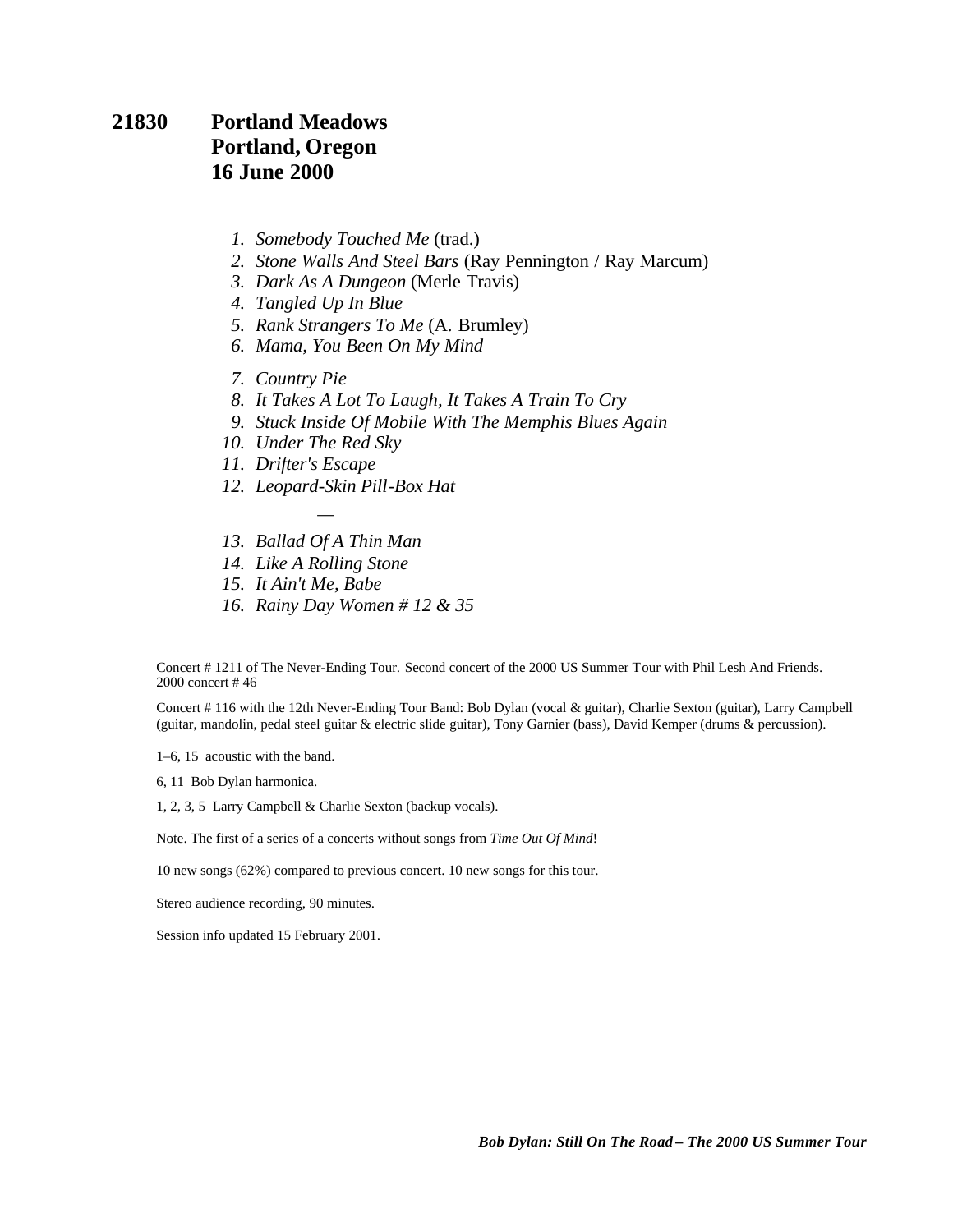#### **21840 The Gorge Amphitheatre George, Washington 17 June 2000**

- *1. Somebody Touched Me* (trad.)
- *2. Long Black Veil* (Danny Dill/Marijohn Wilkin)
- *3. Desolation Row*
- *4. It's All Over Now, Baby Blue*
- *5. Tangled Up In Blue*
- *6. Searching For A Soldier's Grave* (Johnnie Wright, Jim Anglin, Jack Anglin)
- *7. Country Pie*
- *8. Tough Mama*
- *9. Crash On The Levee (Down In The Flood)*
- *10. Tonight I'll Be Staying Here With You*
- *11. Drifter's Escape*
- *12. Leopard-Skin Pill-Box Hat*
- *— 13. Ballad Of A Thin Man*
- *14. Like A Rolling Stone*
- *15. Blowin' In The Wind*
- *16. Not Fade Away* (Norman Petty/Charles Hardin)
- *17. Rainy Day Women # 12 & 35*

Concert # 1212 of The Never-Ending Tour. Third concert of the 2000 US Summer Tour with Phil Lesh And Friends. 2000 concert # 47.

Concert # 117 with the 12th Never-Ending Tour Band: Bob Dylan (vocal & guitar), Charlie Sexton (guitar), Larry Campbell (guitar, mandolin, pedal steel guitar & electric slide guitar), Tony Garnier (bass), David Kemper (drums & percussion).

1–6, 15 acoustic with the band.

11 Bob Dylan harmonica.

*Note.* Second live performance of *Long Black Veil*.

9 new songs (52%) compared to previous concert. 7 new songs for this tour.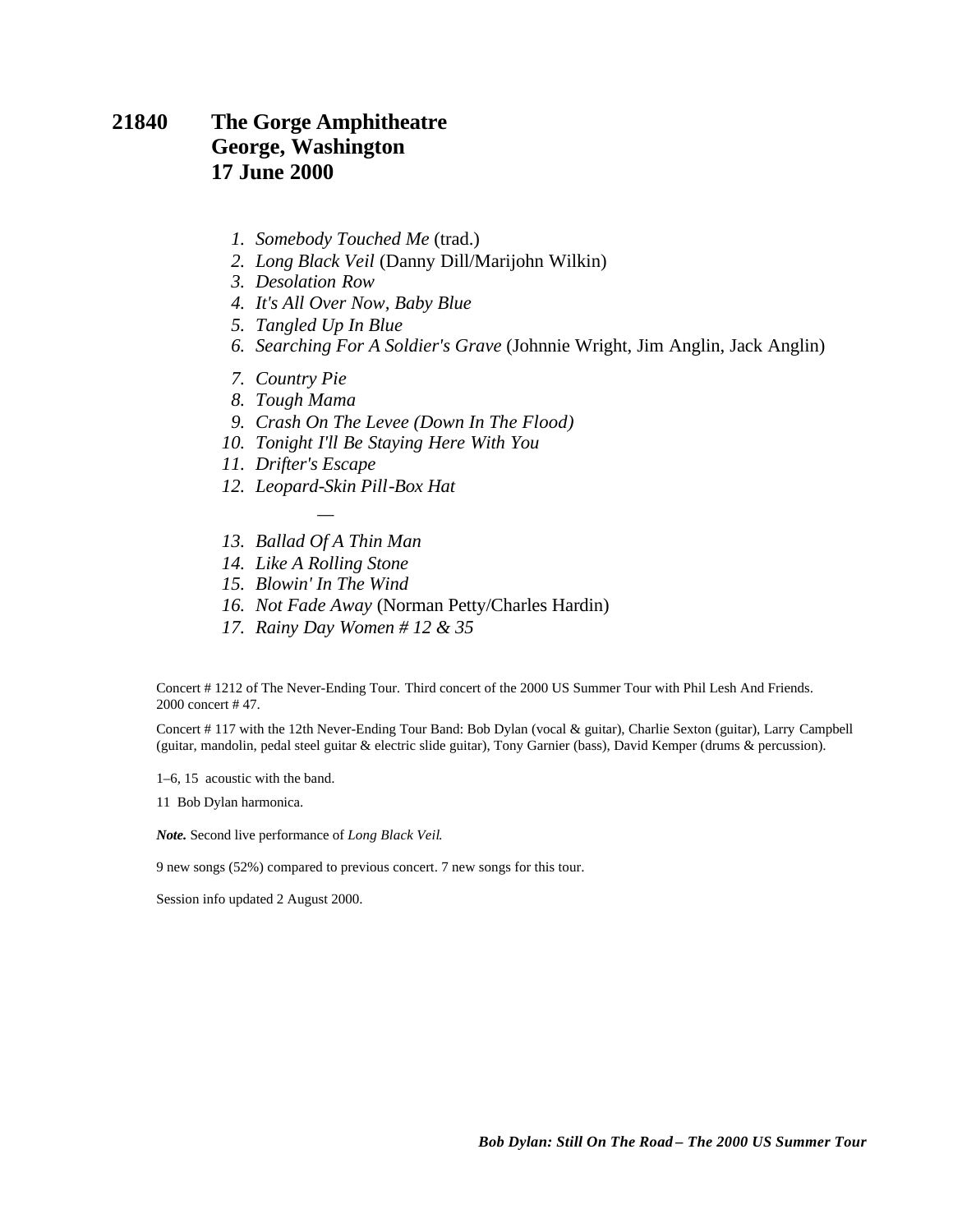#### **21850 The Gorge Amphitheatre George, Washington 18 June 2000**

- *1. Hallelujah, I'm Ready To Go* (trad.)
- *2. Stone Walls And Steel Bars* (Ray Pennington / Ray Marcum)
- *3. Visions Of Johanna*
- *4. Love Minus Zero/No Limit*
- *5. Tangled Up In Blue*
- *6. This World Can't Stand Long* (Jim Anglin)
- *7. Country Pie*
- *8. Tell Me That It Isn't True*
- *9. Tombstone Blues*
- *10. Queen Jane Approximately*
- *11. Drifter's Escape*
- *12. Leopard-Skin Pill-Box Hat*

*—*

- *13. House Of The Risin' Sun* (trad.)
- *14. Like A Rolling Stone*
- *15. Don't Think Twice, It's All Right*
- *16. Rainy Day Women # 12 & 35*

Concert # 1213 of The Never-Ending Tour. Concert # 4 of the 2000 US Summer Tour with Phil Lesh And Friends. 2000 concert # 48.

Concert # 118 with the 12th Never-Ending Tour Band: Bob Dylan (vocal & guitar), Charlie Sexton (guitar), Larry Campbell (guitar, mandolin, pedal steel guitar & electric slide guitar), Tony Garnier (bass), David Kemper (drums & percussion).

1–6, 15 acoustic with the band.

1, 2, 6 Larry Campbell & Charlie Sexton (backup vocals).

5, 11, 15 Bob Dylan harmonica.

*Note.* First live version of *House Of The Risin' Sun* since Paris 7 October 1987.

#### *BobTalk*

*Don't forget to support your local library!* (after This World Can't Stand Long).

*I only played that song because, of course, it's Father's Day! Happy Father's Day!!* (after House Of The Risin' Sun).

10 new songs (62%) compared to previous concert. 8 new songs for this tour.

Stereo audience recording, 95 minutes.

Session info updated 8 September 2000.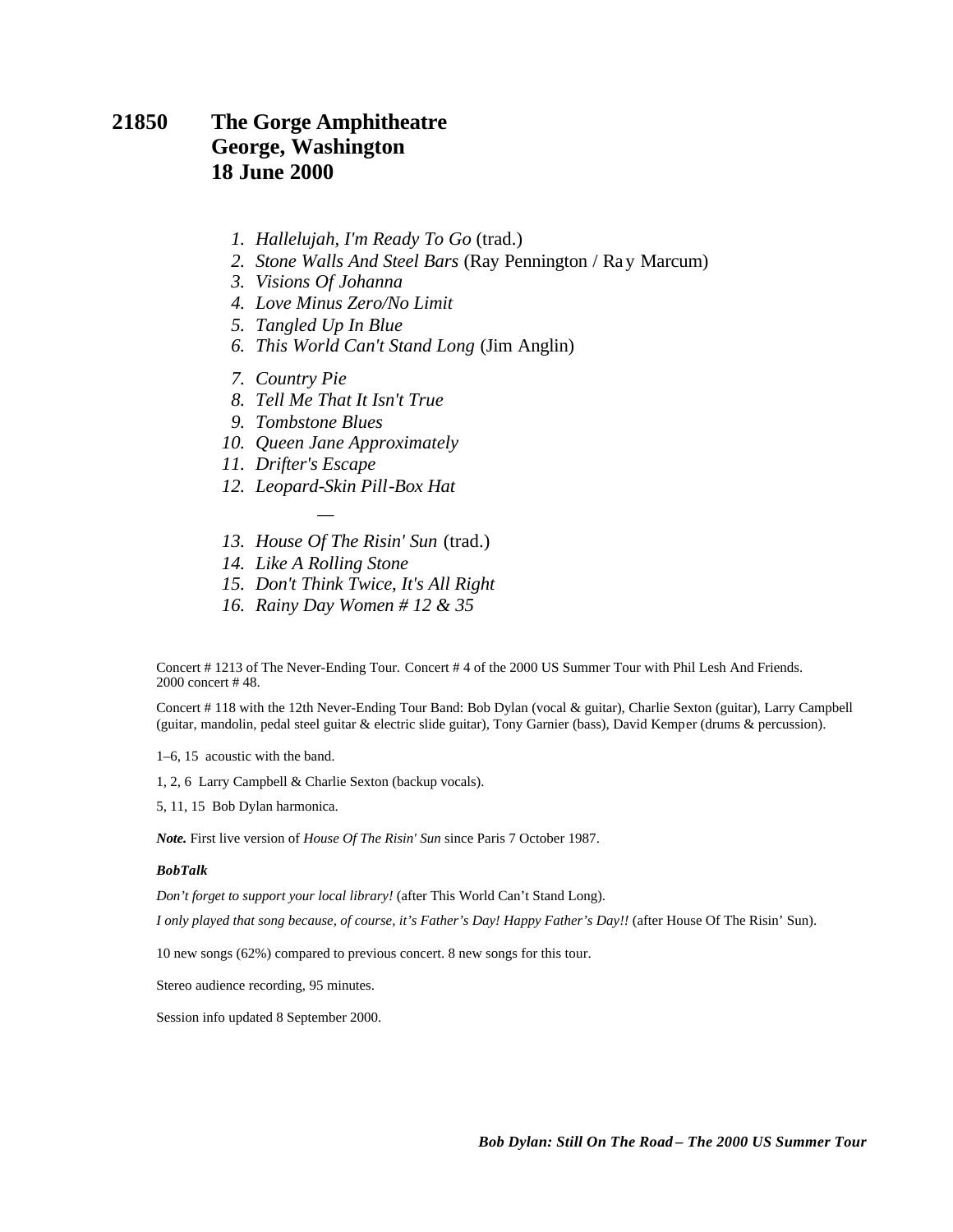#### **21860 Jackson County Expo Hall Medford, Oregon 20 June 2000**

- *1. Roving Gambler* (trad.)
- *2. To Ramona*
- *3. It's Alright, Ma (I'm Only Bleeding)*
- *4. Rank Strangers To Me* (A. Brumley)
- *5. Tangled Up In Blue*
- *6. The Ballad Of Frankie Lee And Judas Priest*
- *7. Country Pie*
- *8. Positively 4th Street*
- *9. Crash On The Levee (Down In The Flood)*
- *10. Señor (Tales Of Yankee Power)*
- *11. Drifter's Escape*
- *12. Highway 61 Revisited —*
- *13. Most Likely You Go Your Way (And I'll Go Mine)*
- *14. Like A Rolling Stone*
- *15. Forever Young*
- *16. Rainy Day Women # 12 & 35*

Concert # 1214 of The Never-Ending Tour. Concert # 5 of the 2000 US Summer Tour with Phil Lesh And Friends. 2000 concert # 49.

Concert # 119 with the 12th Never-Ending Tour Band: Bob Dylan (vocal & guitar), Charlie Sexton (guitar), Larry Campbell (guitar, mandolin, pedal steel guitar & electric slide guitar), Tony Garnier (bass), David Kemper (drums & percussion).

1–6, 15 acoustic with the band.

11, 15 Bob Dylan harmonica.

1, 4, 15 Larry Campbell & Charlie Sexton (backup vocals).

*Note.* First live version of *The Ballad Of Frankie Lee And Judas Priest* since Rochester Hills 18 July 1988.

11 new songs (68%) compared to previous concert. 8 new songs for this tour.

Stereo audience recording, 90 minutes.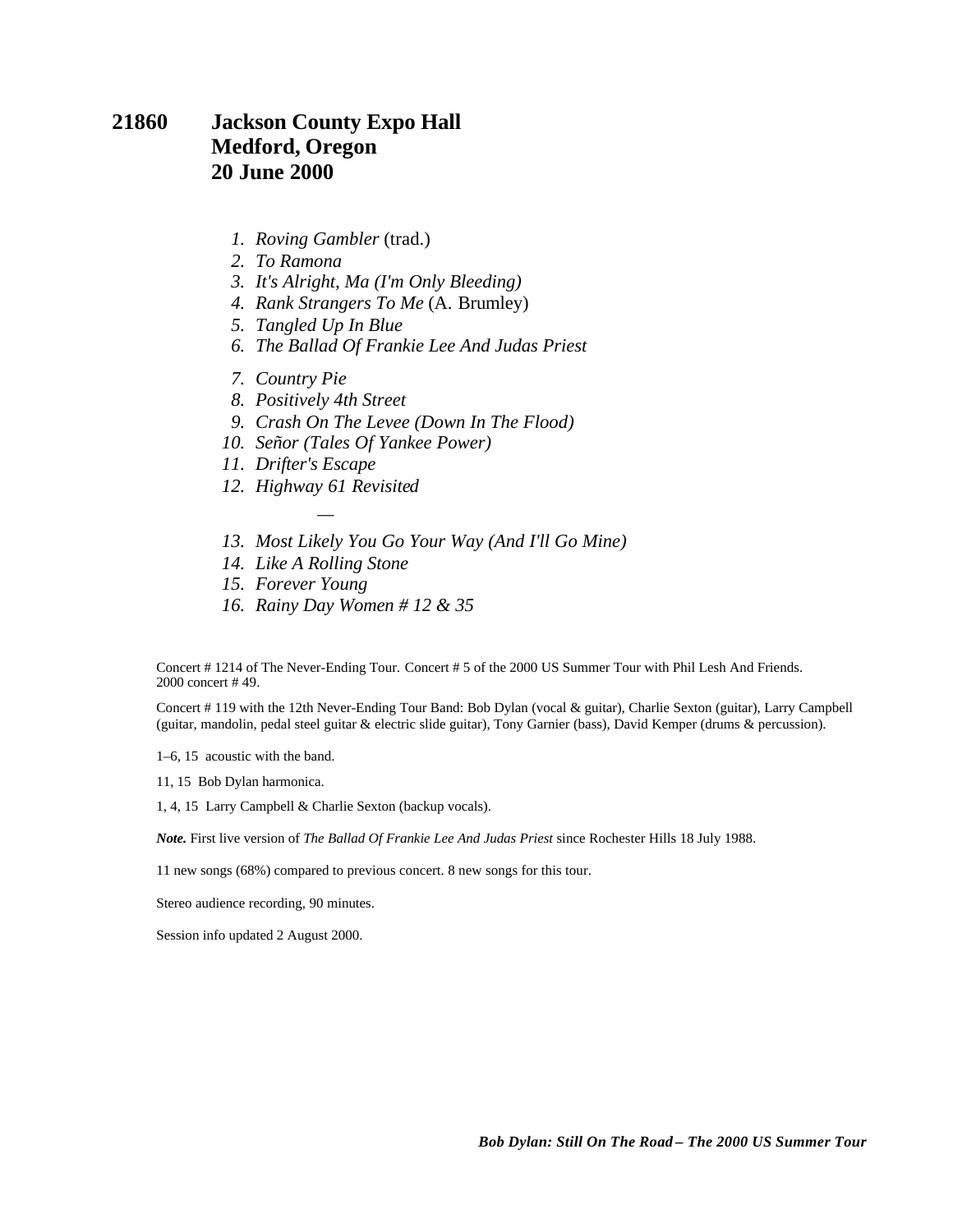#### **21870 Sacramento Valley Amphitheater Marysville, California 21 June 2000**

- *1. Hallelujah, I'm Ready To Go* (trad.)
- *2. Stone Walls And Steel Bars* (Ray Pennington / Ray Marcum)
- *3. Dark As A Dungeon* (Merle Travis)
- *4. Mama, You Been On My Mind*
- *5. Tangled Up In Blue*
- *6. The Ballad Of Frankie Lee And Judas Priest*
- *7. Country Pie*
- *8. I Shall Be Released*
- *9. Stuck Inside Of Mobile With The Memphis Blues Again*
- *10. Simple Twist Of Fate*
- *11. Drifter's Escape*
- *12. Leopard-Skin Pill-Box Hat*
- *13. Just Like Tom Thumb's Blues*
- *14. Like A Rolling Stone*

*—*

- *15. It Ain't Me, Babe*
- *16. Rainy Day Women # 12 & 35*

Concert # 1215 of The Never-Ending Tour. Concert # 6 of the 2000 US Summer Tour with Phil Lesh And Friends. 2000 concert # 50.

Concert # 120 with the 12th Never-Ending Tour Band: Bob Dylan (vocal & guitar), Charlie Sexton (guitar), Larry Campbell (guitar, mandolin, pedal steel gu itar & electric slide guitar), Tony Garnier (bass), David Kemper (drums & percussion).

1–6, 15 acoustic with the band.

11, 15 Bob Dylan harmonica.

10 new songs (62%) compared to previous concert. 3 new songs for this tour.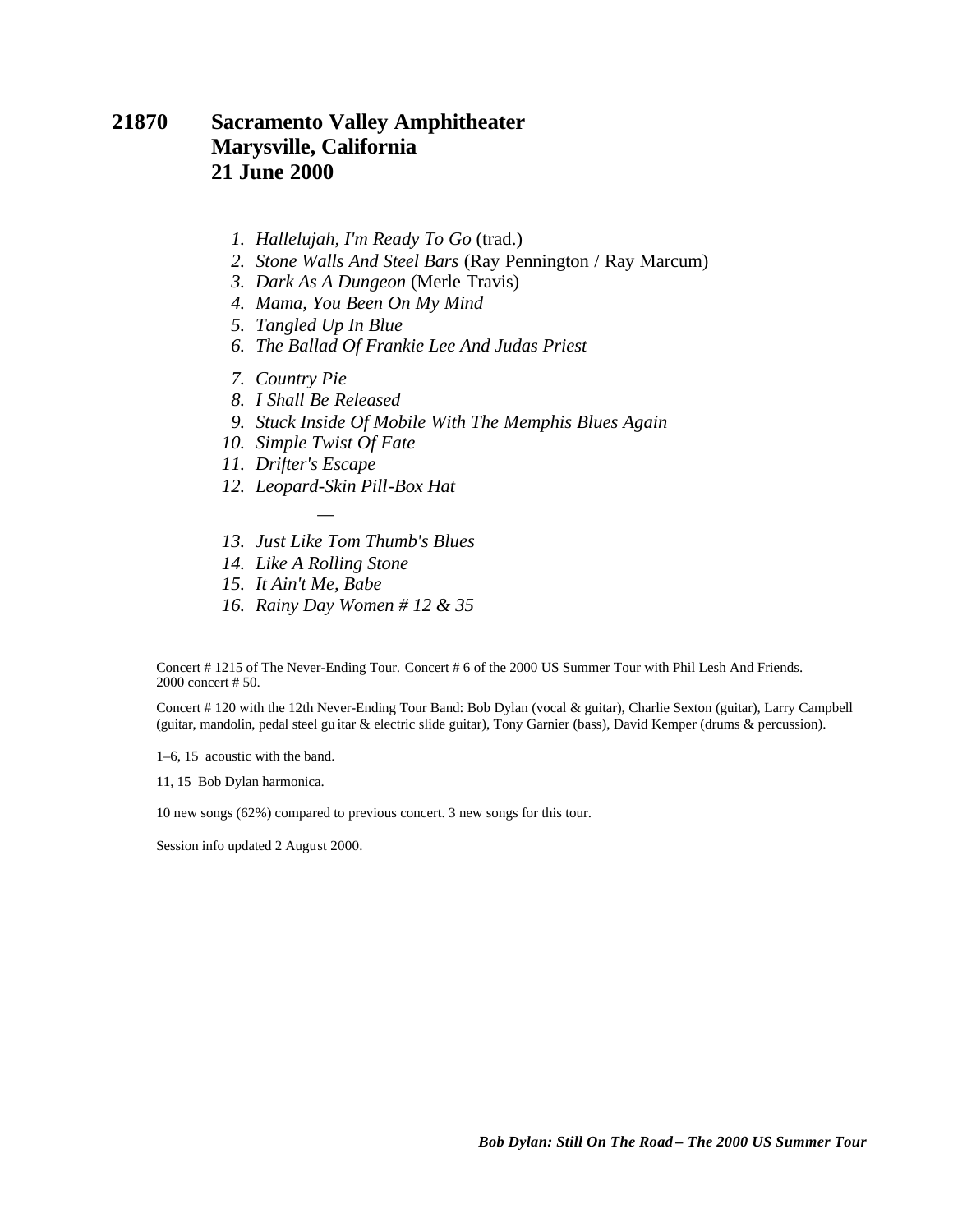### **21880 Chronicle Pavilion Concord, California 23 June 2000**

- *1. Roving Gambler* (trad.)
- *2. To Ramona*
- *3. Masters Of War*
- *4. Boots Of Spanish Leather*
- *5. Tangled Up In Blue*
- *6. Searching For A Soldier's Grave* (Johnnie Wright, Jim Anglin, Jack Anglin)
- *7. Country Pie*
- *8. Tell Me That It Isn't True*
- *9. Maggie's Farm*
- *10. I Don't Believe You (She Acts Like We Never Have Met)*
- *11. The Wicked Messenger*

*—*

- *12. Leopard-Skin Pill-Box Hat*
- *13. Most Likely You Go Your Way (And I'll Go Mine)*
- *14. Like A Rolling Stone*
- *15. Tomorrow Is A Long Time*
- *16. Rainy Day Women # 12 & 35*

Concert # 1216 of The Never-Ending Tour. Concert # 7 of the 2000 US Summer Tour with Phil Lesh And Friends. 2000 concert # 51.

Concert # 121 with the 12th Never-Ending Tour Band: Bob Dylan (vocal & guitar), Charlie Sexton (guitar), Larry Campbell (guitar, mandolin, pedal steel guitar & electric slide guitar), Tony Garnier (bass), David Kemper (drums & percussion).

1–6, 15 acoustic with the band.

10, 11 Bob Dylan harmonica.

*Note.* First live rendition of *The Wicked Messenger* since Indiana 22 April 1997.

11 new songs (68%) compared to previous concert. 5 new songs for this tour.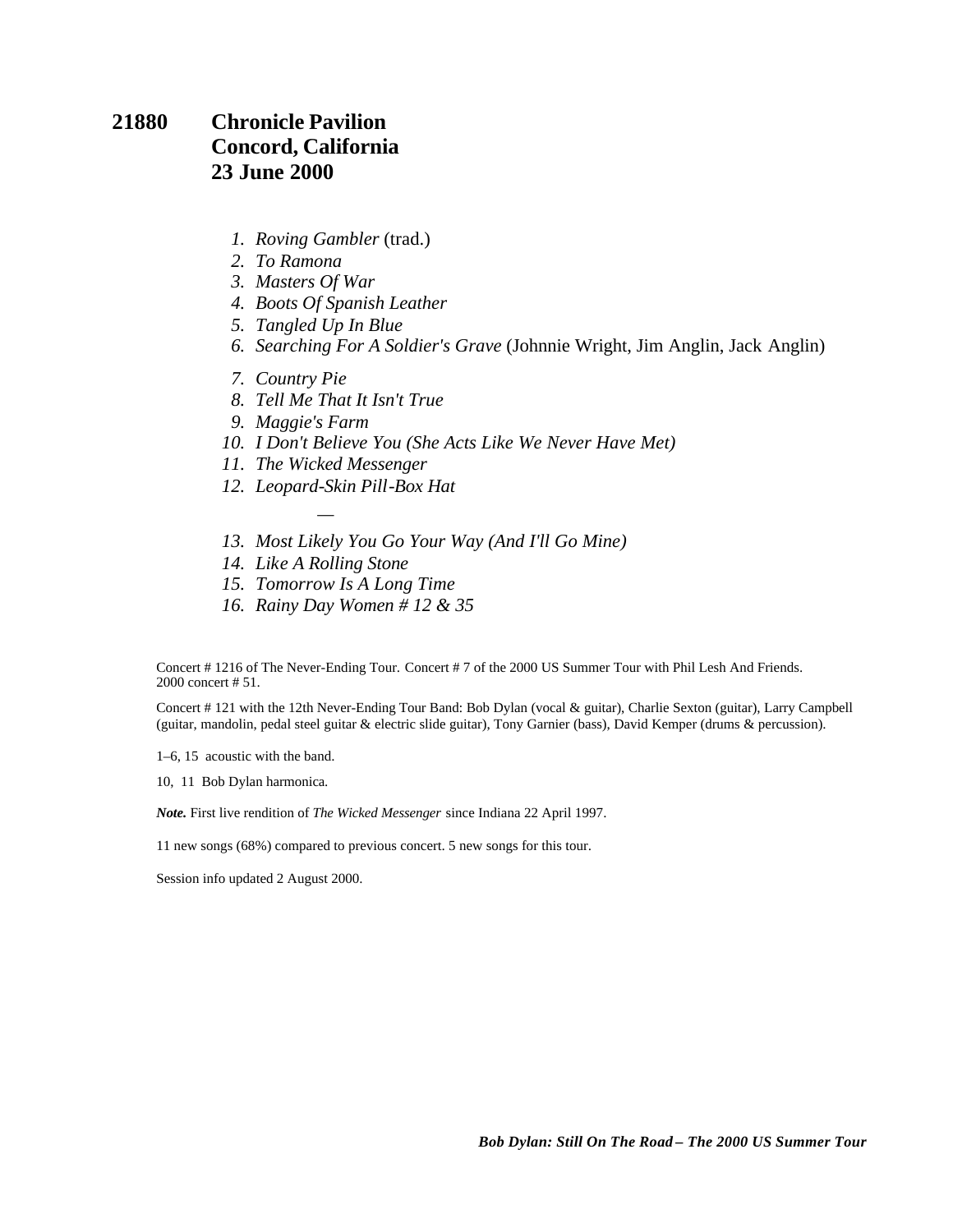#### **21890 Shoreline Amphitheater Mountain View, California 24 June 2000**

- *1. Duncan And Brady* (trad.)
- *2. To Ramona*
- *3. It's Alright, Ma (I'm Only Bleeding)*
- *4. Rank Strangers To Me* (A. Brumley)
- *5. Tangled Up In Blue*
- *6. Love Minus Zero/No Limit*
- *7. Country Pie*
- *8. Positively 4th Street*
- *9. Crash On The Levee (Down In The Flood)*
- *10. Tonight I'll Be Staying Here With You*
- *11. Drifter's Escape*
- *12. Leopard-Skin Pill-Box Hat*
- *— 13. Things Have Changed*
- *14. Like A Rolling Stone*
- *15. Forever Young*
- *16. Rainy Day Women # 12 & 35*

Concert # 1217 of The Never-Ending Tour. Concert # 8 of the 2000 US Summer Tour with Phil Lesh And Friends. 2000 concert # 52.

Concert # 122 with the 12th Never-Ending Tour Band: Bob Dylan (vocal & guitar), Charlie Sexton (guitar), Larry Campbell (guitar, mandolin, pedal steel guitar & electric slide guitar), Tony Garnier (bass), David Kemper (drums & percussion).

1–6, 15 acoustic with the band.

5, 11 Bob Dylan harmonica.

10 new songs (62%) compared to previous concert. No new songs for this tour.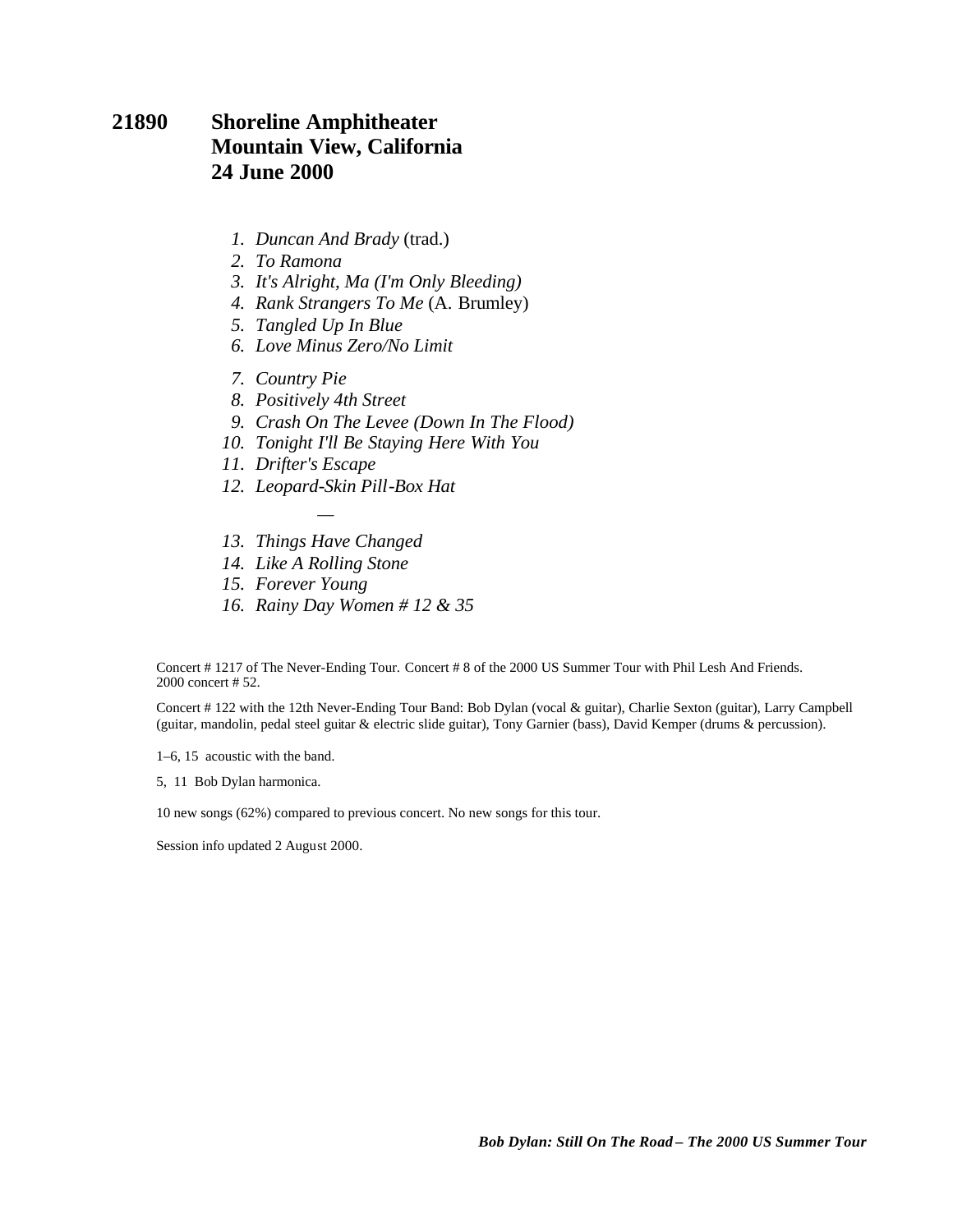#### **21900 Reno Hilton Theater Reno, Nevada 25 June 2000**

- *1. Somebody Touched Me* (trad.)
- *2. Long Black Veil* (Danny Dill/Marijohn Wilkin)
- *3. Masters Of War*
- *4. Girl From The North Country*
- *5. Tangled Up In Blue*
- *6. Don't Think Twice, It's All Right*
- *7. Country Pie*
- *8. Gotta Serve Somebody*
- *9. I'll Be Your Baby Tonight*
- *10. I Don't Believe You*
- *11. Drifter's Escape*
- *12. Leopard-Skin Pill-Box Hat*
- *— 13. Things Have Changed*
- *14. Like A Rolling Stone*
- *15. The Times They Are A-Changin'*
- *16. Rainy Day Women # 12 & 35*

Concert # 1218 of The Never-Ending Tour. Concert # 9 of the 2000 US Summer Tour with Phil Lesh And Friends. 2000 concert # 53.

Concert # 123 with the 12th Never-Ending Tour Band: Bob Dylan (vocal & guitar), Charlie Sexton (guitar), Larry Campbell (guitar, mandolin, pedal steel guitar & electric slide guitar), Tony Garnier (bass), David Kemper (drums & percussion).

1–6, 15 acoustic with the band.

6, 11 Bob Dylan harmonica.

9 new songs (56%) compared to previous concert. 3 new songs for this tour.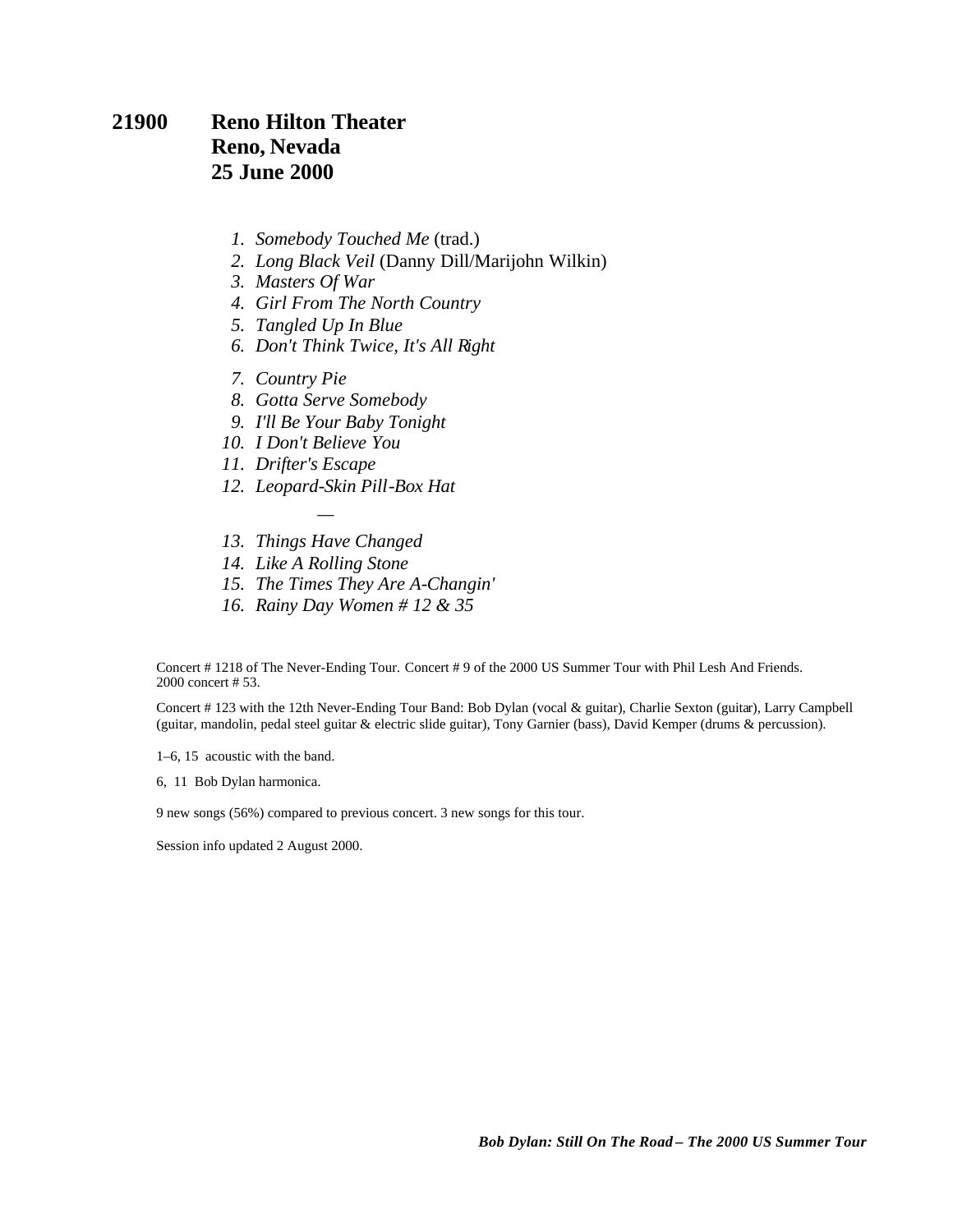### **21910 House Of Blues Mandalay Bay Resort & Casino Las Vegas, Nevada 27 June 2000**

- *1. Duncan And Brady* (trad.)
- *2. To Ramona*
- *3. Masters Of War*
- *4. It's All Over Now, Baby Blue*
- *5. Tangled Up In Blue*
- *6. Don't Think Twice, It's All Right*
- *7. Country Pie*
- *8. Standing In The Doorway*
- *9. Crash On The Levee (Down In The Flood)*
- *10. Shooting Star*
- *11. The Wicked Messenger*
- *12. Leopard-Skin Pill-Box Hat*
- *— 13. Things Have Changed*
- *14. Like A Rolling Stone*
- *15. Mr. Tambourine Man*
- *16. Rainy Day Women # 12 & 35*
- *17. Blowin' In The Wind*

Concert # 1218 of The Never-Ending Tour. Concert # 9 of the 2000 US Summer Tour with Phil Lesh And Friends. 2000 concert # 53.

Concert # 123 with the 12th Never-Ending Tour Band: Bob Dylan (vocal & guitar), Charlie Sexton (guitar), Larry Campbell (guitar, mandolin, pedal steel guitar & electric slide guitar), Tony Garnier (bass), David Kemper (drums & percussion).

1–6, 15, 17 acoustic with the band.

10, 11, 15 Bob Dylan harmonica.

9 new songs (52%) compared to previous concert. 2 new songs for this tour.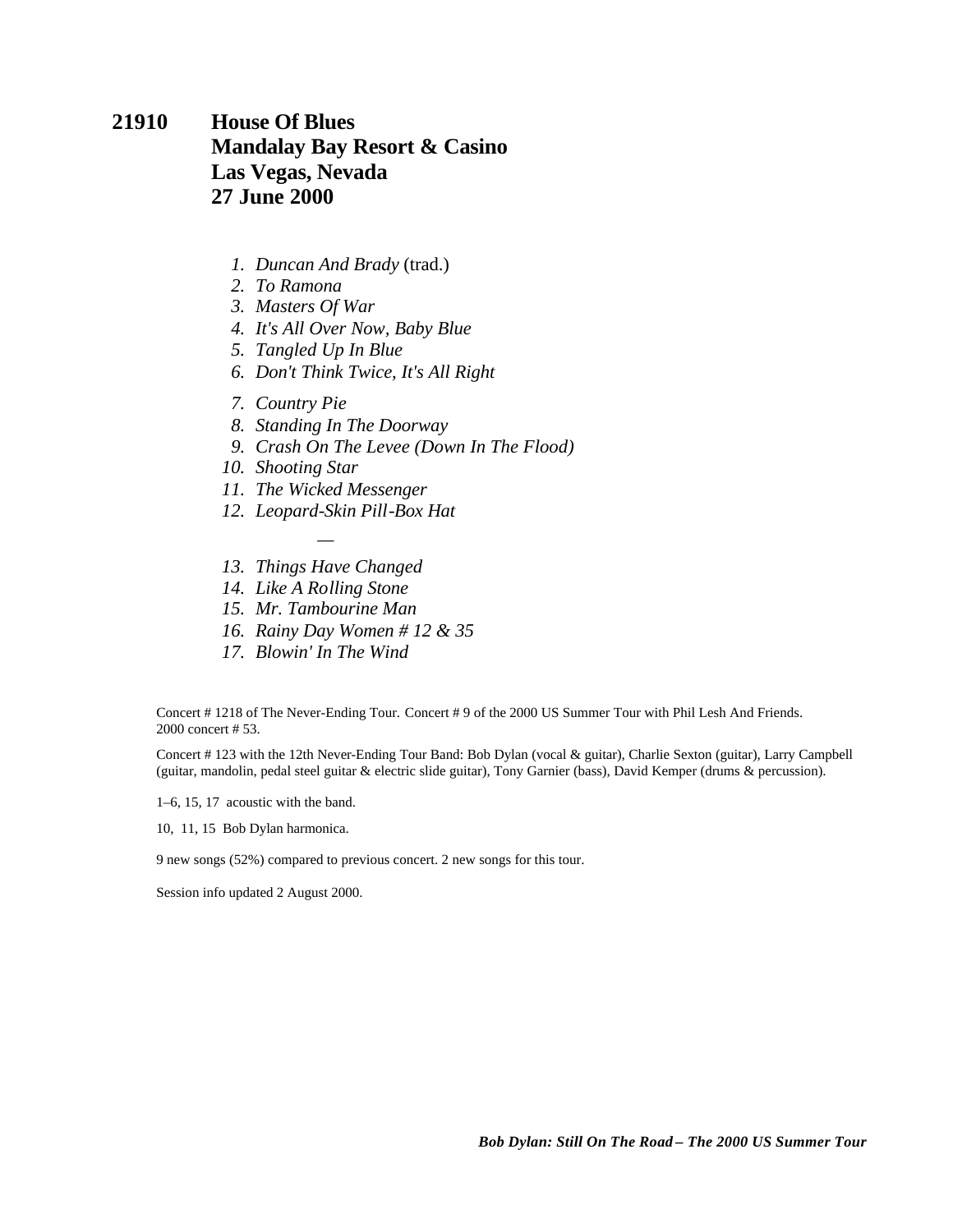#### **21920 Verizon Wireless Amphitheater Irvine, California 29 June 2000**

- *1. Duncan And Brady* (trad.)
- *2. That Luck y Old Sun* (Haven Gillespie/Beasley Smoth)
- *3. Masters Of War*
- *4. Don't Think Twice, It's All Right*
- *5. Tangled Up In Blue*
- *6. Searching For A Soldier's Grave* (Johnnie Wright, Jim Anglin, Jack Anglin)
- *7. Country Pie*
- *8. Tell Me That It Isn't True*
- *9. Crash On The Levee (Down In The Flood)*
- *10. I Don't Believe You (She Acts Like We Never Have Met)*
- *11. Drifter's Escape*
- *12. Leopard-Skin Pill-Box Hat*
- *— 13. Things Have Changed*
- *14. Like A Rolling Stone*
- *15. Forever Young*
- *16. Highway 61 Revisited*
- *17. Blowin' In The Wind*

Concert # 1220 of The Never-Ending Tour. Concert # 11 of the 2000 US Summer Tour with Phil Lesh And Friends. 2000 concert # 55.

Concert # 125 with the 12th Never-Ending Tour Band: Bob Dylan (vocal & guitar), Charlie Sexton (guitar), Larry Campbell (guitar, mandolin, pedal steel guitar & electric slide guitar), Tony Garnier (bass), David Kemper (drums & percussion).

1–6, 15, 17 acoustic with the band.

4, 10, 11 Bob Dylan harmonica.

1, 6, 15, 17 Larry Campbell & Charlie Sexton (backup vocals).

#### *BobJoke*

*On the drums a young man who was going to be a doctor but he didn't have any patience/patients.* (after Drifter's Escape during band credits)

7 new songs (41%) compared to previous concert. 1 new song for this tour.

Stereo audience recording, 95 minutes.

Session info updated 26 April 2001.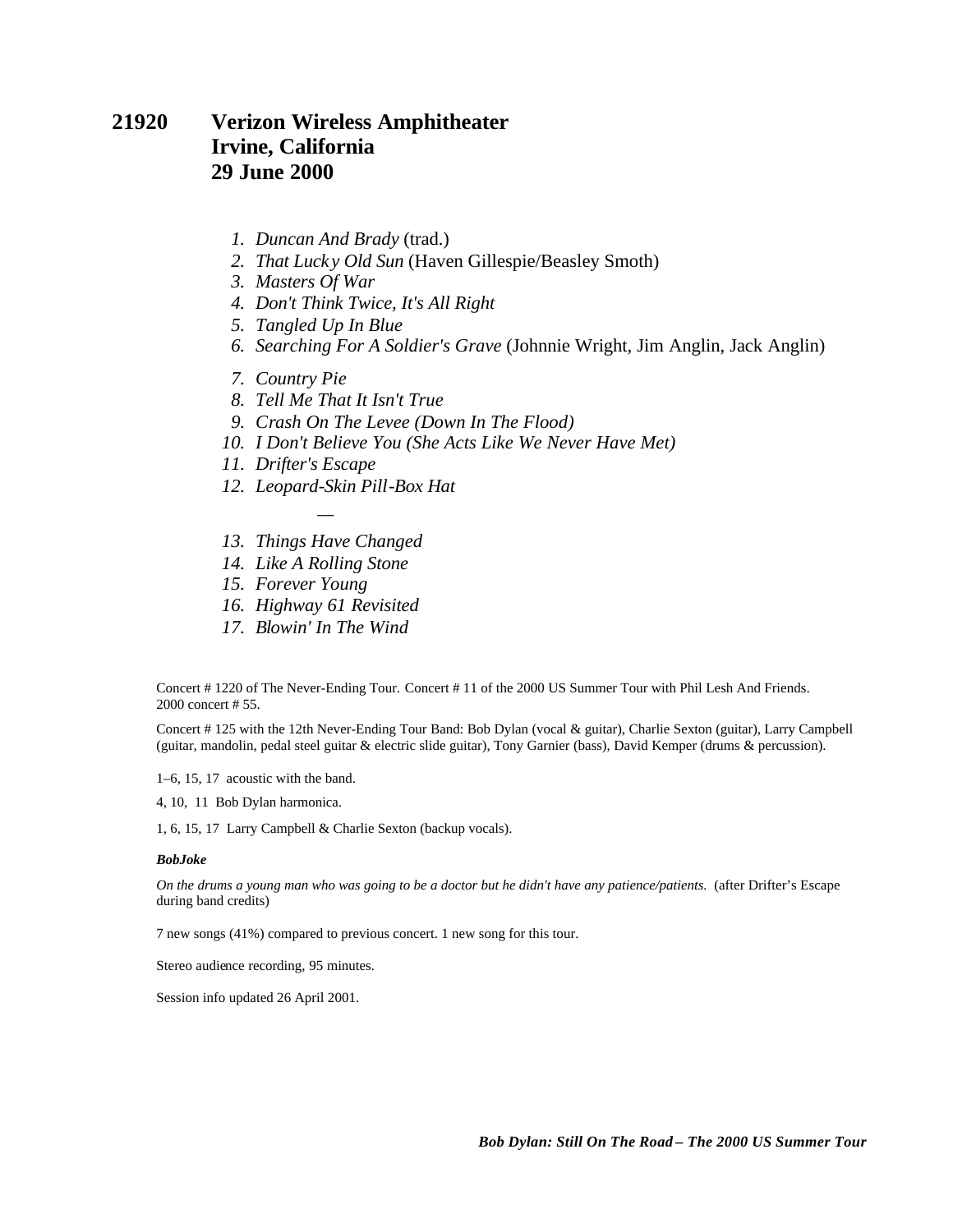### **21930 Arena Ventura County Fairgrounds Ventura, California 30 June 2000**

- *1. Roving Gambler* (trad.)
- *2. To Ramona*
- *3. Desolation Row*
- *4. This World Can't Stand Long* (Jim Anglin)
- *5. Tangled Up In Blue*
- *6. The Ballad Of Frankie Lee And Judas Priest*
- *7. Country Pie*
- *8. Just Like Tom Thumb's Blues*
- *9. Maggie's Farm*
- *10. Tonight I'll Be Staying Here With You*
- *11. Cold Irons Bound*
- *12. Leopard-Skin Pill-Box Hat*
- *— 13. Things Have Changed*
- *14. Like A Rolling Stone*
- *15. The Times They Are A-Changin'*
- *16. Rainy Day Women # 12 & 35*

Concert # 1221 of The Never-Ending Tour. Concert # 12 of the 2000 US Summer Tour with Phil Lesh And Friends. 2000 concert # 56.

Concert # 126 with the 12th Never-Ending Tour Band: Bob Dylan (vocal & guitar), Charlie Sexton (guitar), Larry Campbell (guitar, mandolin, pedal steel guitar & electric slide guitar), Tony Garnier (bass), David Kemper (drums & percussion).

1–6, 15 acoustic with the band.

15 Bob Dylan harmonica.

1, 4 Larry Campbell & Charlie Sexton (backup vocals).

11 new songs (68%) compared to previous concert. 1 new song for this tour.

Stereo audience recording, 95 minutes.

Session info updated 26 April 2001.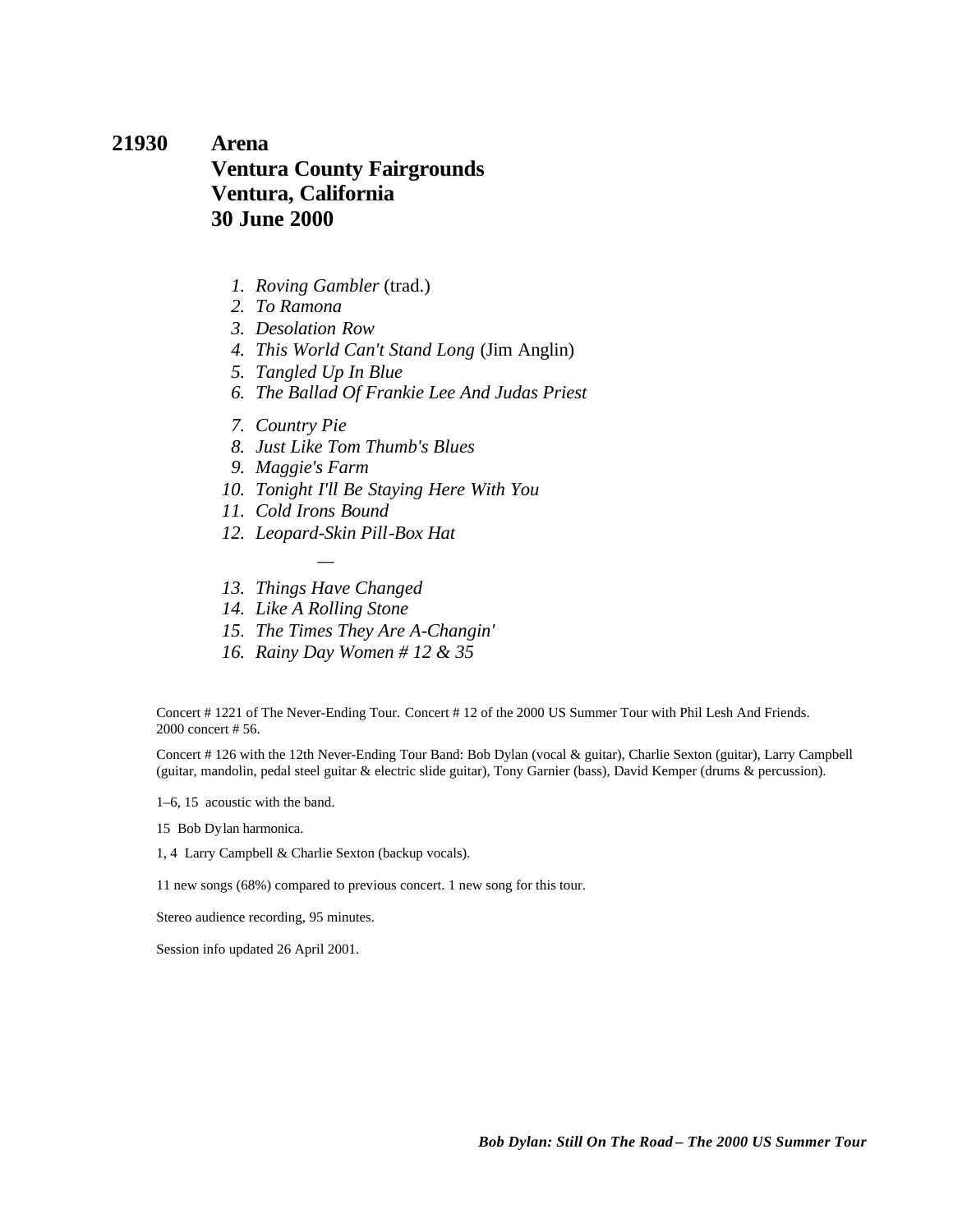**21940 Grandstand Del Mar Fairgrounds Del Mar, California 1 July 2000**

- *1. Somebody Touched Me* (trad.)
- *2. Long Black Veil* (Danny Dill/Marijohn Wilkin)
- *3. Visions Of Johanna*
- *4. Delia* (trad.)
- *5. Tangled Up In Blue*
- *6. It's All Over Now, Baby Blue*
- *7. Country Pie*
- *8. Positively 4th Street*
- *9. Crash On The Levee (Down In The Flood)*
- *10. Tears Of Rage* (Bob Dylan/Richard Manuel)
- *11. The Wicked Messenger*
- *12. Leopard-Skin Pill-Box Hat*
- *— 13. Things Have Changed*
- *14. Like A Rolling Stone*
- *15. Girl From The North Country*
- *16. Rainy Day Women # 12 & 35*

Concert # 1222 of The Never-Ending Tour. Concert # 13 of the 2000 US Summer Tour with Phil Lesh And Friends. 2000 concert # 57.

Concert # 127 with the 12th Never-Ending Tour Band: Bob Dylan (vocal & guitar), Charlie Sexton (guitar), Larry Campbell (guitar, mandolin, pedal steel guitar & electric slide guitar), Tony Garnier (bass), David Kemper (drums & percussion).

1–6, 15 acoustic with the band.

11 Bob Dylan harmonica.

10 new songs (62%) compared to previous concert. 2 new songs for this tour.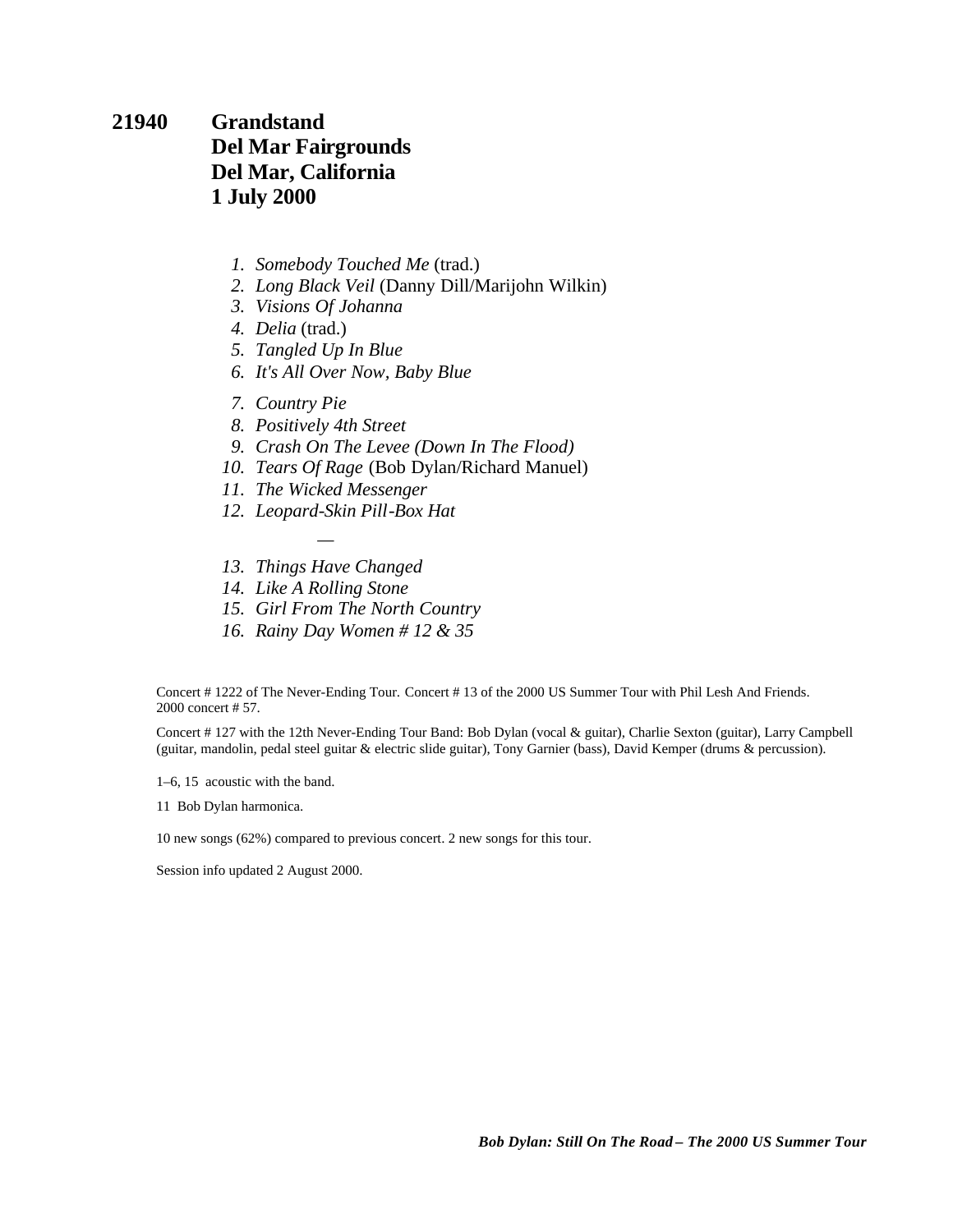### **21950 Mesa Del Sol Amphitheater Albuquerque, New Mexico 3 July 2000**

- *1. Oh Baby It Ain't No Lie* (Elizabeth Cotton)
- *2. Stone Walls And Steel Bars* (Ray Pennington / Ray Marcum)
- *3. Masters Of War*
- *4. Love Minus Zero/No Limit*
- *5. Tangled Up In Blue*
- *6. Don't Think Twice, It's All Right*
- *7. Country Pie*
- *8. If Not For You*
- *9. Crash On The Levee (Down In The Flood)*
- *10. She Belongs To Me*
- *11. Drifter's Escape*
- *12. Leopard-Skin Pill-Box Hat*

*—*

- *13. Most Likely You Go Your Way (And I'll Go Mine)*
- *14. Like A Rolling Stone*
- *15. Mr. Tambourine Man*
- *16. Highway 61 Revisited*
- *17. Blowin' In The Wind*

Concert # 1223 of The Never-Ending Tour. Concert # 14 of the 2000 US Summer Tour with Phil Lesh And Friends. 2000 concert # 58.

Concert # 128 with the 12th Never-Ending Tour Band: Bob Dylan (vocal & guitar), Charlie Sexton (guitar), Larry Campbell (guitar, mandolin, pedal steel guitar & electric slide guitar), Tony Garnier (bass), David Kemper (drums & percussion).

1–6, 15, 17 acoustic with the band.

6, 11 Bob Dylan harmonica.

12 new songs (70%) compared to previous concert. 3 new songs for this tour.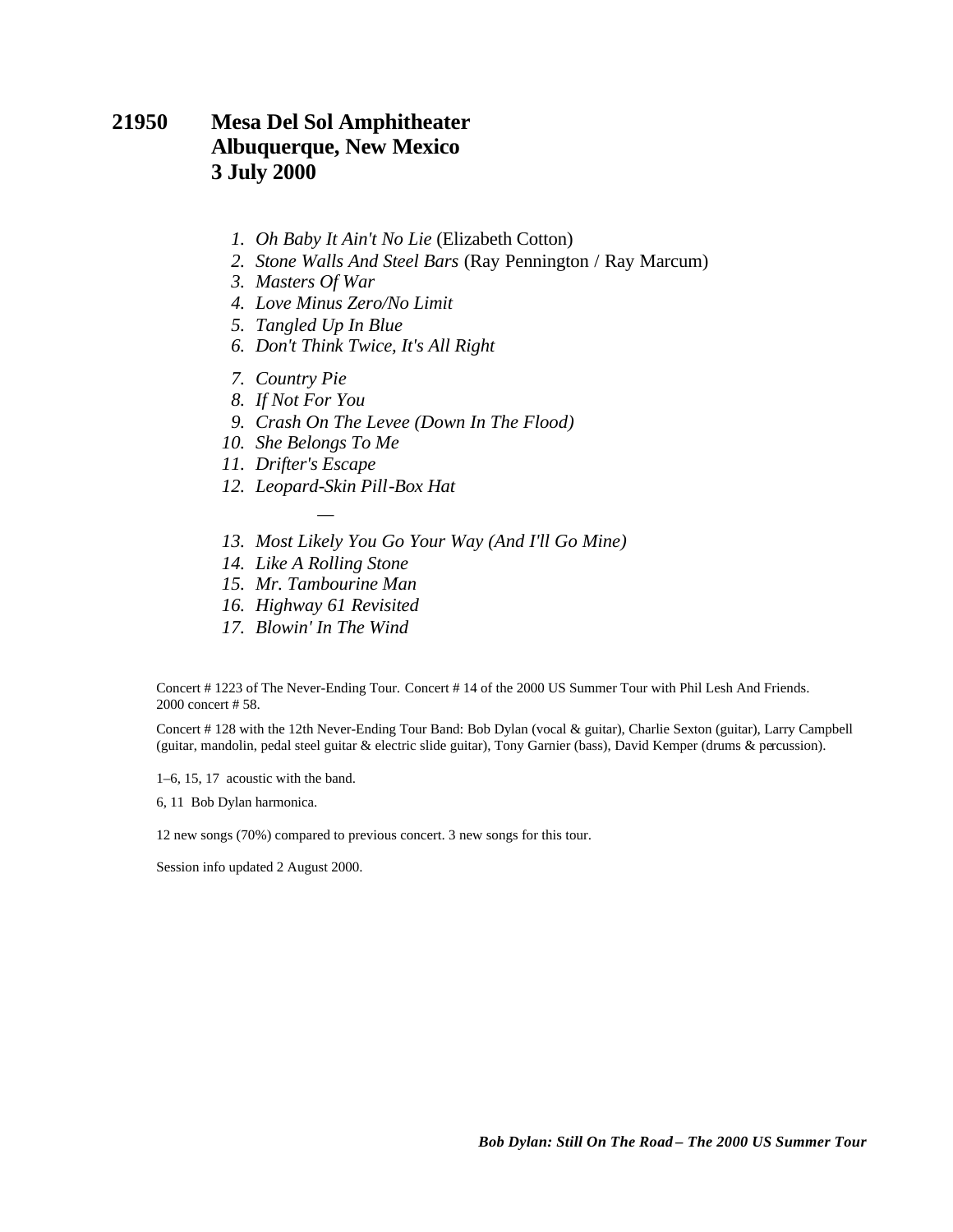#### **21960 The Zoo Amphitheatre Oklahoma City, Oklahoma 6 July 2000**

- *1. Oh Baby It Ain't No Lie* (Elizabeth Cotton)
- *2. Song To Woody*
- *3. Desolation Row*
- *4. Tangled Up In Blue*
- *5. Searching For A Soldier's Grave* (Johnnie Wright, Jim Anglin, Jack Anglin)
- *6. Country Pie*
- *7. If Not For You*
- *8. Crash On The Levee (Down In The Flood)*
- *9. I Don't Believe You (She Acts Like We Never Have Met)*
- *10. Drifter's Escape*
- *11. Leopard-Skin Pill-Box Hat*
- *— 12. Things Have Changed*
- *13. Like A Rolling Stone*
- *14. Girl From The North Country*
- *15. Rainy Day Women # 12 & 35*

Concert # 1224 of The Never-Ending Tour. Concert # 15 of the 2000 US Summer Tour with Phil Lesh And Friends. 2000 concert # 59.

Concert # 129 with the 12th Never-Ending Tour Band: Bob Dylan (vocal & guitar), Charlie Sexton (guitar), Larry Campbell (guitar, mandolin, pedal steel guitar & electric slide guitar), Tony Garnier (bass), David Kemper (drums & percussion).

1–5, 14 acoustic with the band.

9, 10 Bob Dylan harmonica.

1, 5 Larry Campbell & Charlie Sexton (backup vocals).

#### *BobJoke*

*On the drums, my drummer, David Kemper. We went golfing today. David wore two shirts. In case he'd get a hole in one.* (after Drifter's Escape during band credits).

7 new songs (46%) compared to previous concert. 1 new song for this tour.

Stereo audience recording, 80 minutes.

Session info updated 26 April 2001.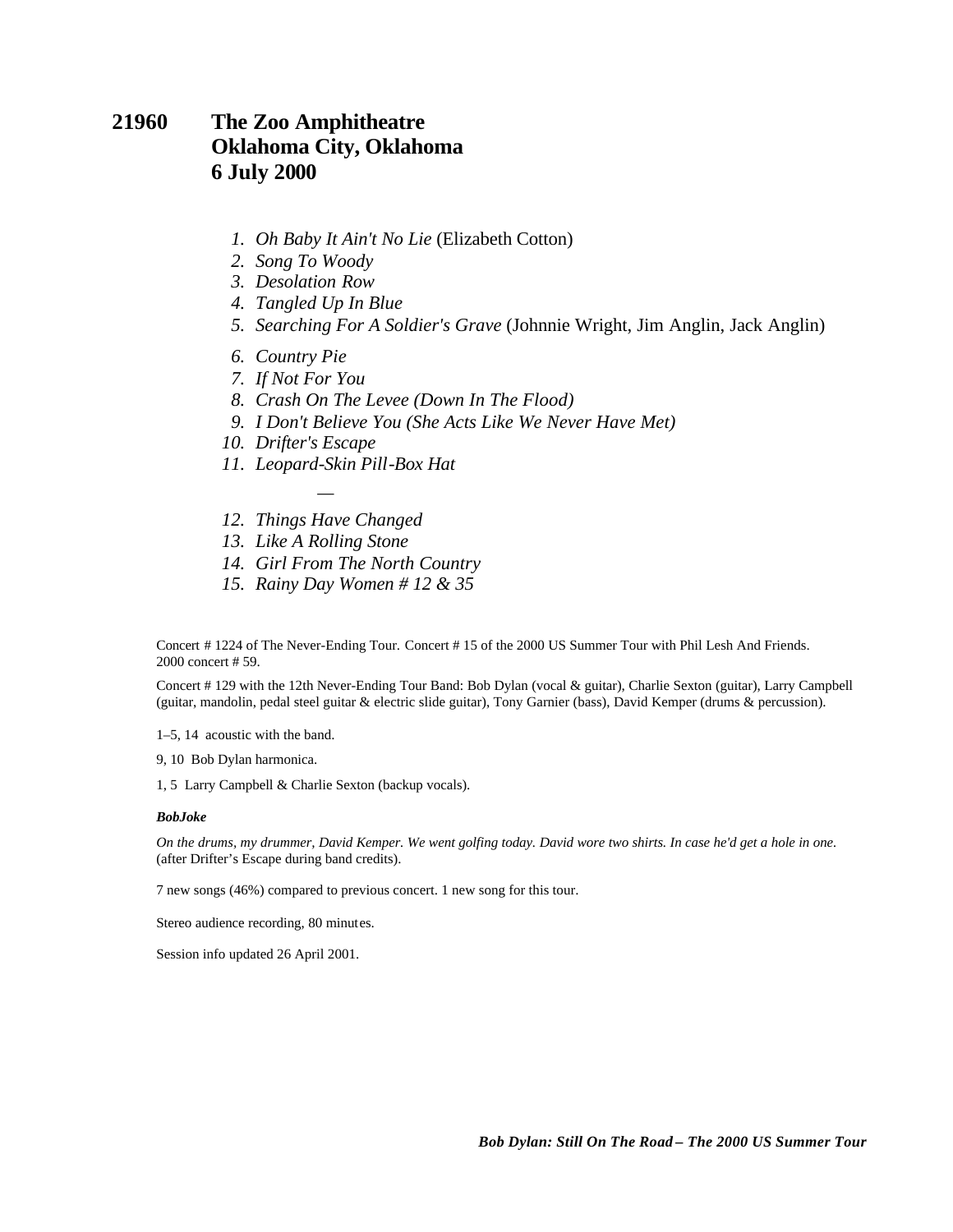### **21970 Sandstone Amphitheater Bonner Springs, Kansas 7 July 2000**

- *1. Oh Baby It Ain't No Lie* (Elizabeth Cotton)
- *2. To Ramona*
- *3. Desolation Row*
- *4. Mama, You Been On My Mind*
- *5. Tangled Up In Blue*
- *6. Searching For A Soldier's Grave* (Johnnie Wright, Jim Anglin, Jack Anglin)
- *7. Country Pie*
- *8. If Not For You*
- *9. Seeing The Real You At Last*
- *10. Born In Time*
- *11. Drifter's Escape*
- *12. Leopard-Skin Pill-Box Hat*
- *— 13. Things Have Changed*
- *14. Like A Rolling Stone*
- *15. My Back Pages*
- *16. Highway 61 Revisited*
- *17. Blowin' In The Wind*

Concert # 1225 of The Never-Ending Tour. Concert # 16 of the 2000 US Summer Tour with Phil Lesh And Friends. 2000 concert # 60.

Concert # 130 with the 12th Never-Ending Tour Band: Bob Dylan (vocal & guitar), Charlie Sexton (guitar), Larry Campbell (guitar, mandolin, pedal steel guitar & electric slide guitar), Tony Garnier (bass), David Kemper (drums & percussion).

1–6, 15, 17 acoustic with the band.

5, 11 Bob Dylan harmonica.

15 Larry Campbell fiddle.

7 new songs (41%) compared to previous concert. 3 new songs for this tour.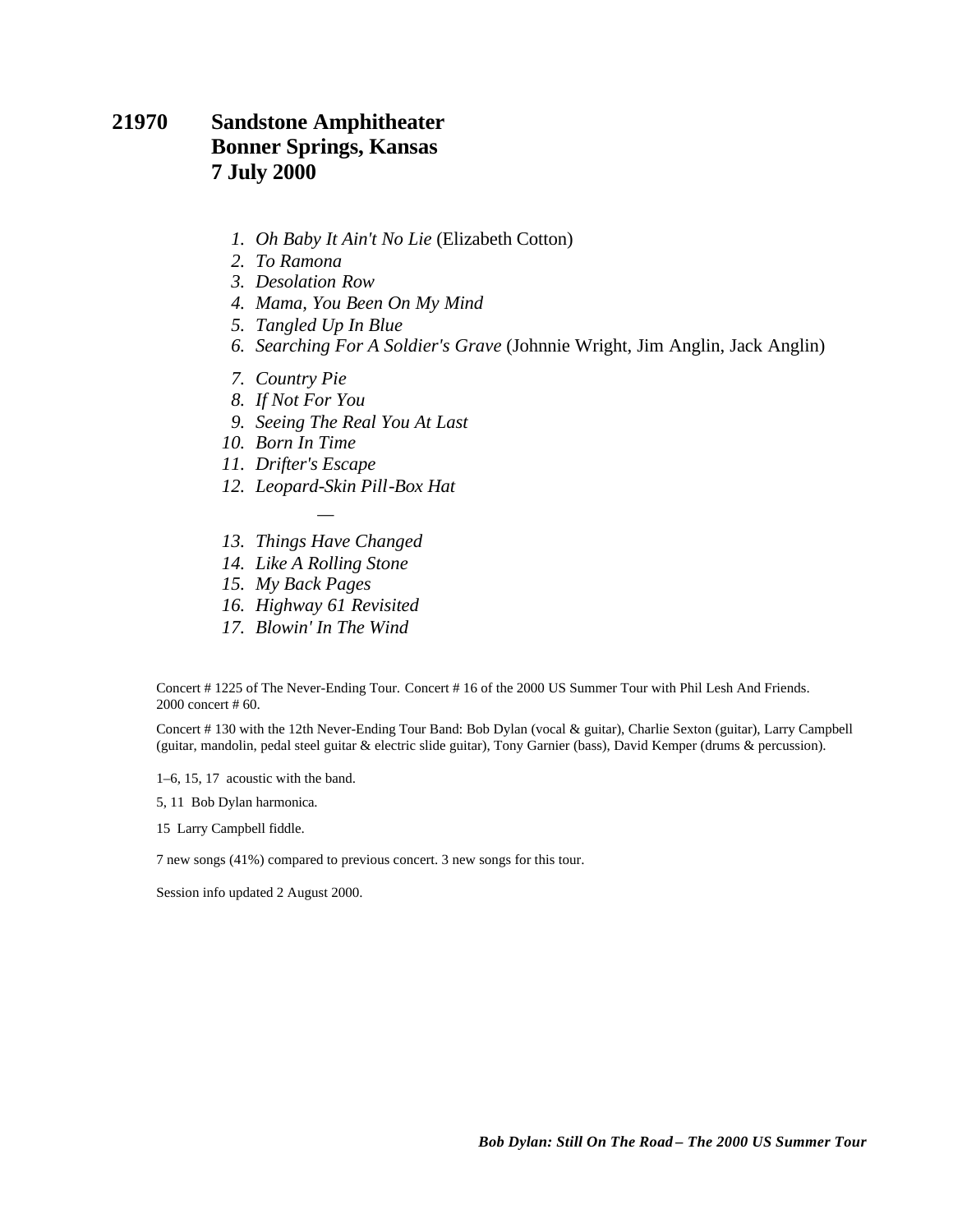### **21980 Riverport Amphitheatre Maryland Heights, Missouri 8 July 2000**

- *1. Oh Baby It Ain't No Lie* (Elizabeth Cotton)
- *2. To Ramona*
- *3. Desolation Row*
- *4. Don't Think Twice, It's All Right*
- *5. Tangled Up In Blue*
- *6. Searching For A Soldier's Grave* (Johnnie Wright, Jim Anglin, Jack Anglin)
- *7. Country Pie*
- *8. If Not For You*
- *9. Stuck Inside Of Mobile With The Memphis Blues Again*
- *10. Simple Twist Of Fate*
- *11. Drifter's Escape*
- *12. Leopard-Skin Pill-Box Hat*
- *— 13. Things Have Changed*
- *14. Like A Rolling Stone*
- *15. Forever Young*
- *16. Highway 61 Revisited*

Concert # 1226 of The Never-Ending Tour. Concert # 17 of the 2000 US Summer Tour with Phil Lesh And Friends. 2000 concert # 61.

Concert # 131 with the 12th Never-Ending Tour Band: Bob Dylan (vocal & guitar), Charlie Sexton (guitar), Larry Campbell (guitar, mandolin, pedal steel guitar & electric slide guitar), Tony Garnier (bass), David Kemper (drums & percussion).

1–6, 15 acoustic with the band.

5, 11 Bob Dylan harmonica.

4 new songs (25%) compared to previous concert. No new songs for this tour.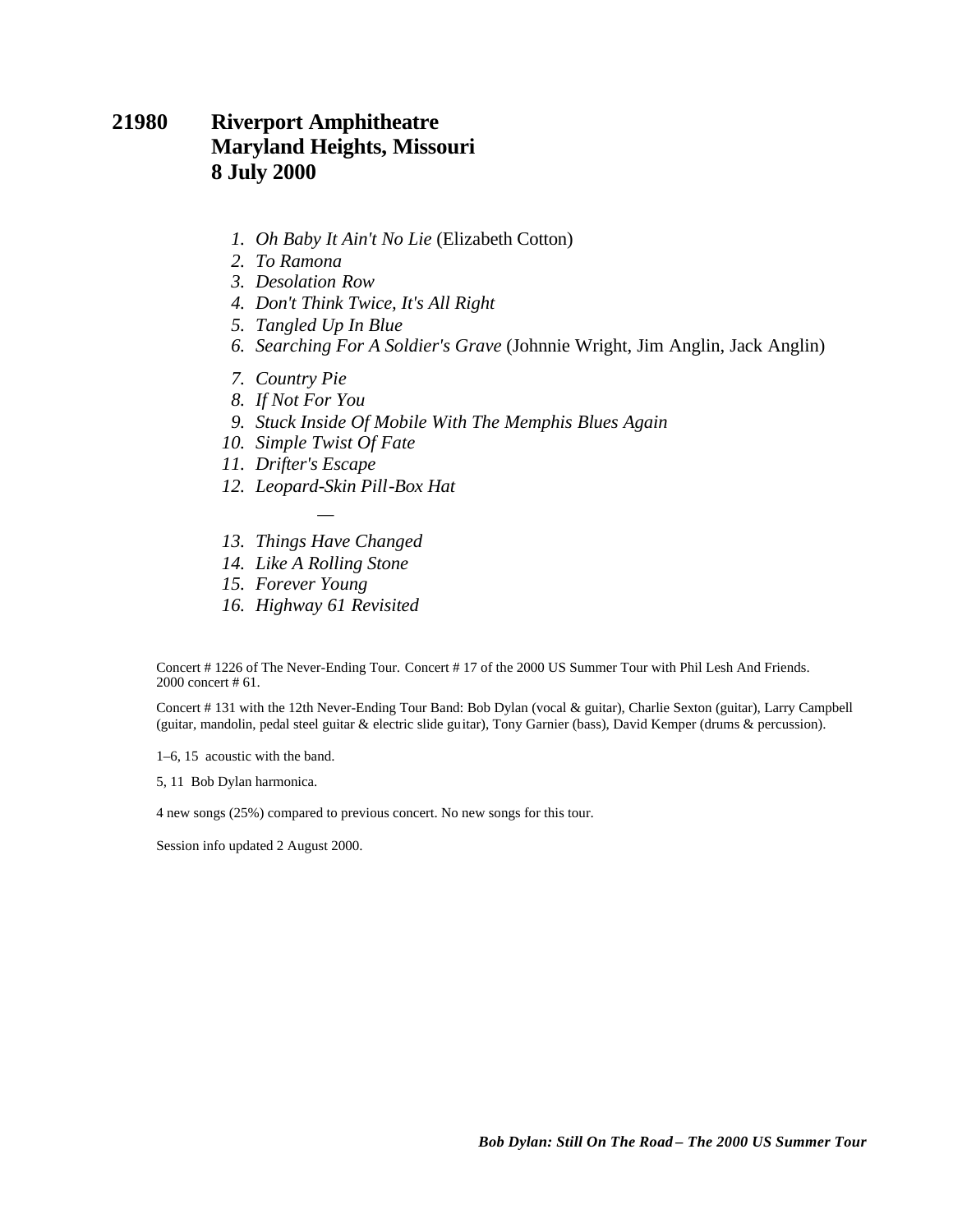#### **21990 Deer Creek Music Center Noblesville, Indiana 9 July 2000**

- *1. Duncan And Brady* (trad.)
- *2. Song To Woody*
- *3. Desolation Row*
- *4. It's All Over Now, Baby Blue*
- *5. Tangled Up In Blue*
- *6. Searching For A Soldier's Grave* (Johnnie Wright, Jim Anglin, Jack Anglin)
- *7. Country Pie*
- *8. Positively 4th Street*
- *9. Maggie's Farm*
- *10. I Don't Believe You (She Acts Like We Never Have Met)*
- *11. Drifter's Escape*
- *12. Leopard-Skin Pill-Box Hat*
- *— 13. Things Have Changed*
- *14. Like A Rolling Stone*
- *15. Girl From The North Country*
- *16. Highway 61 Revisited*

Concert # 1227 of The Never-Ending Tour. Concert # 18 of the 2000 US Summer Tour with Phil Lesh And Friends. 2000 concert # 62.

Concert # 132 with the 12th Never-Ending Tour Band: Bob Dylan (vocal & guitar), Charlie Sext on (guitar), Larry Campbell (guitar, mandolin, pedal steel guitar & electric slide guitar), Tony Garnier (bass), David Kemper (drums & percussion).

1–6, 15 acoustic with the band.

5, 11 Bob Dylan harmonica.

7 new songs (43%) compared to previous concert. No new songs for this tour.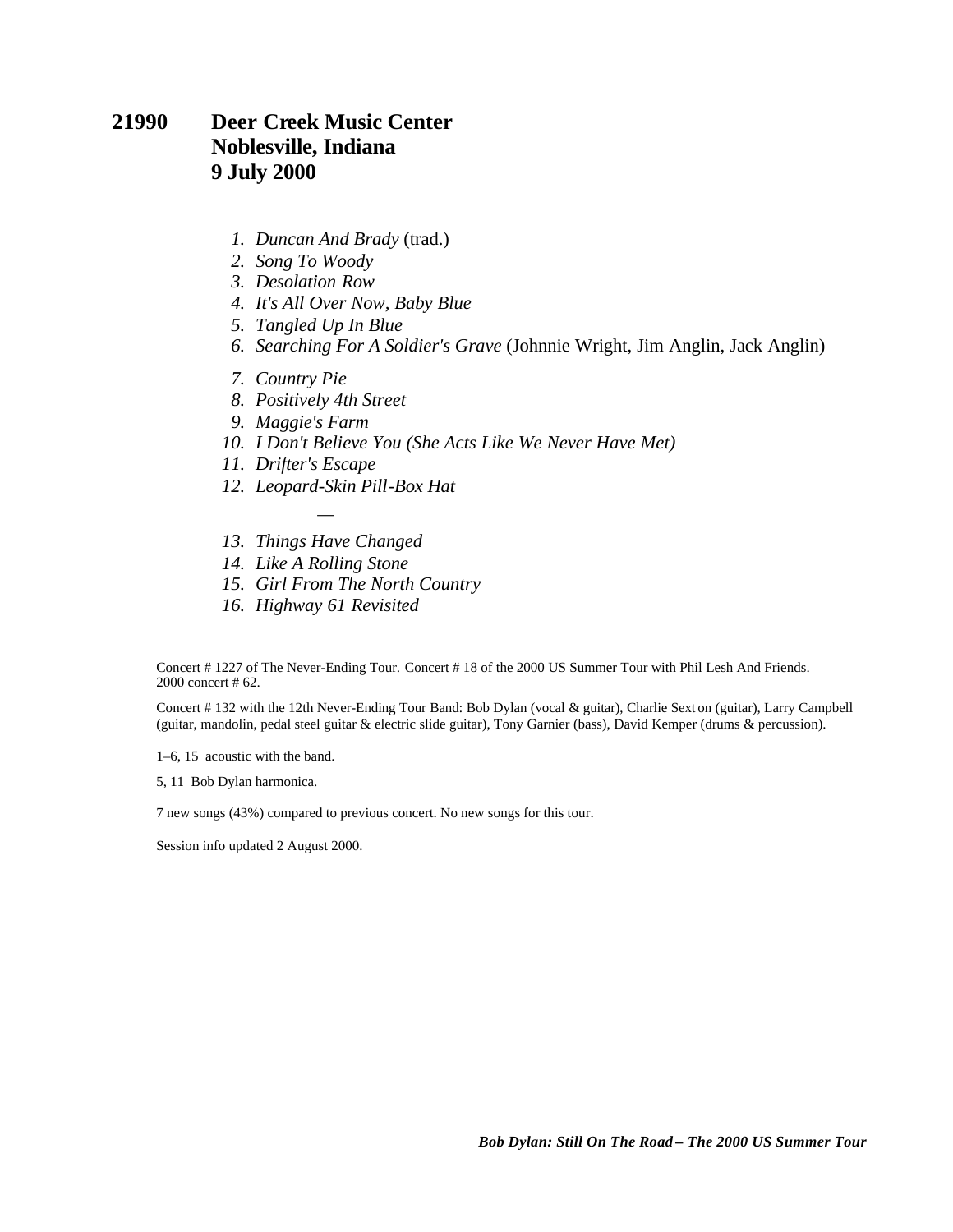#### **22000 Riverbend Music Center Cincinnati, Ohio 11 July 2000**

- *1. Duncan And Brady* (trad.)
- *2. Song To Woody*
- *3. Desolation Row*
- *4. Love Minus Zero/No Limit*
- *5. Tangled Up In Blue*
- *6. Searching For A Soldier's Grave* (Johnnie Wright, Jim Anglin, Jack Anglin)
- *7. Country Pie*
- *8. Tell Me That It Isn't True*
- *9. Just Like Tom Thumb's Blues*
- *10. Positively 4th Street*
- *11. The Wicked Messenger*
- *12. Leopard-Skin Pill-Box Hat*
- *— 13. Things Have Changed*
- *14. Like A Rolling Stone*
- *15. A Hard Rain's A-Gonna Fall*
- *16. Highway 61 Revisited*

Concert # 1228 of The Never-Ending Tour. Concert # 19 of the 2000 US Summer Tour with Phil Lesh And Friends. 2000 concert # 63.

Concert # 133 with the 12th Never-Ending Tour Band: Bob Dylan (vocal & guitar), Charlie Sexton (guitar), Larry Campbell (guitar, mandolin, pedal steel guitar & electric slide guitar), Tony Garnier (bass), David Kemper (drums & percussion).

1–6, 15 acoustic with the band.

11 Bob Dylan harmonica.

5 new songs (31%) compared to previous concert. 1 new song for this tour.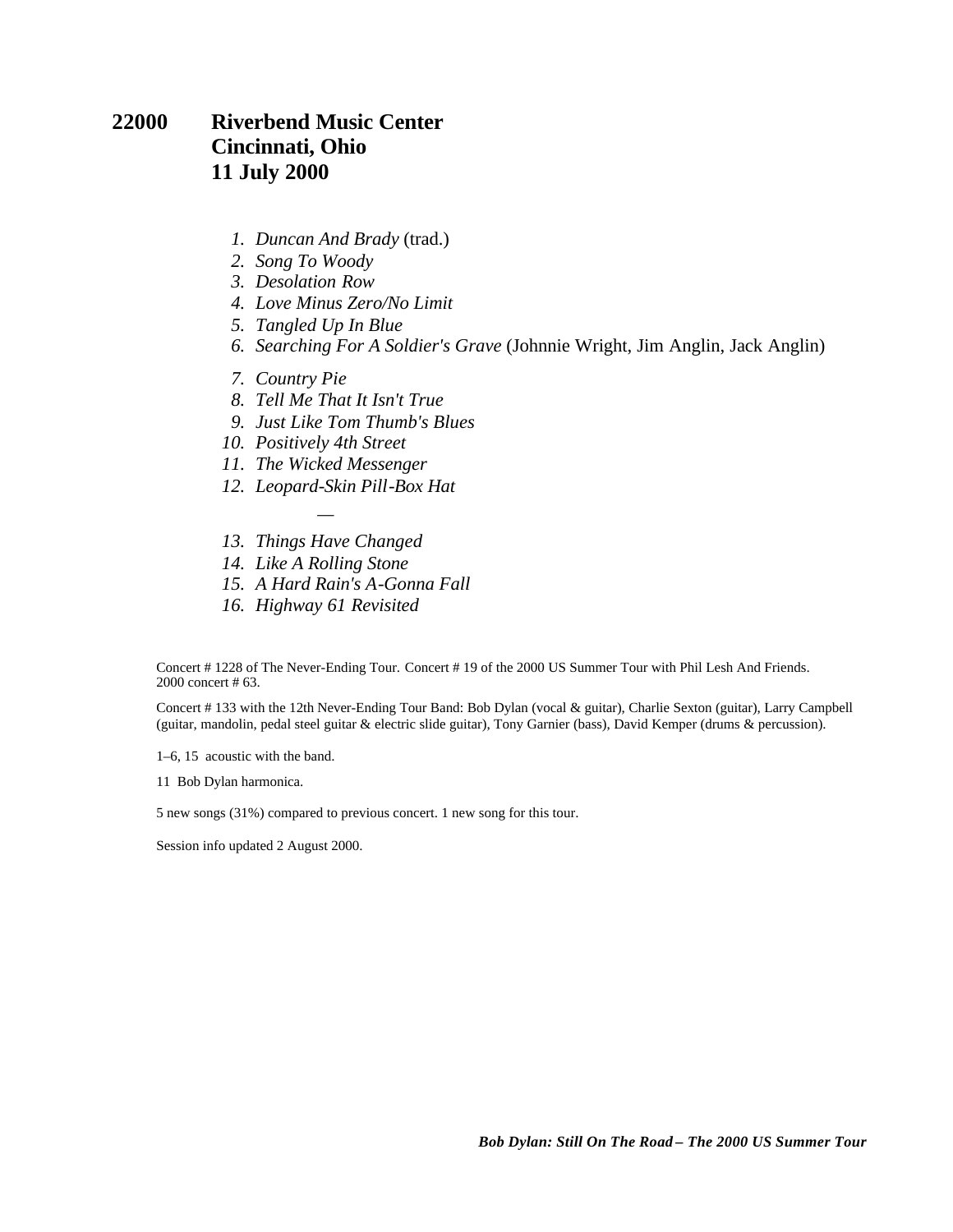### **22010 The Mark of the Quad Cities Moline, Illinois 12 July 2000**

- *1. Duncan And Brady* (trad.)
- *2. It Ain't Me, Babe*
- *3. Masters Of War*
- *4. It's All Over Now, Baby Blue*
- *5. Tangled Up In Blue*
- *6. Don't Think Twice, It's All Right*
- *7. Country Pie*
- *8. Shooting Star*
- *9. All Along The Watchtower*
- *10. Joey* (Bob Dylan–Jacques Levy/Bob Dylan)
- *11. Drifter's Escape*
- *12. Leopard-Skin Pill-Box Hat*
- *— 13. Things Have Changed*
- *14. Like A Rolling Stone*
- *15. Girl From The North Country*
- *16. Highway 61 Revisited*

Concert # 1229 of The Never-Ending Tour. Concert # 20 of the 2000 US Summer Tour with Phil Lesh And Friends. 2000 concert # 64.

Concert # 134 with the 12th Never-Ending Tour Band: Bob Dylan (vocal & guitar), Charlie Sexton (guitar), Larry Campbell (guitar, mandolin, pedal steel guitar & electric slide guitar), Tony Garnier (bass), David Kemper (drums & percussion).

1–6, 15 acoustic with the band.

6, 11 Bob Dylan harmonica.

9 new songs (56%) compared to previous concert. 1 new song for this tour.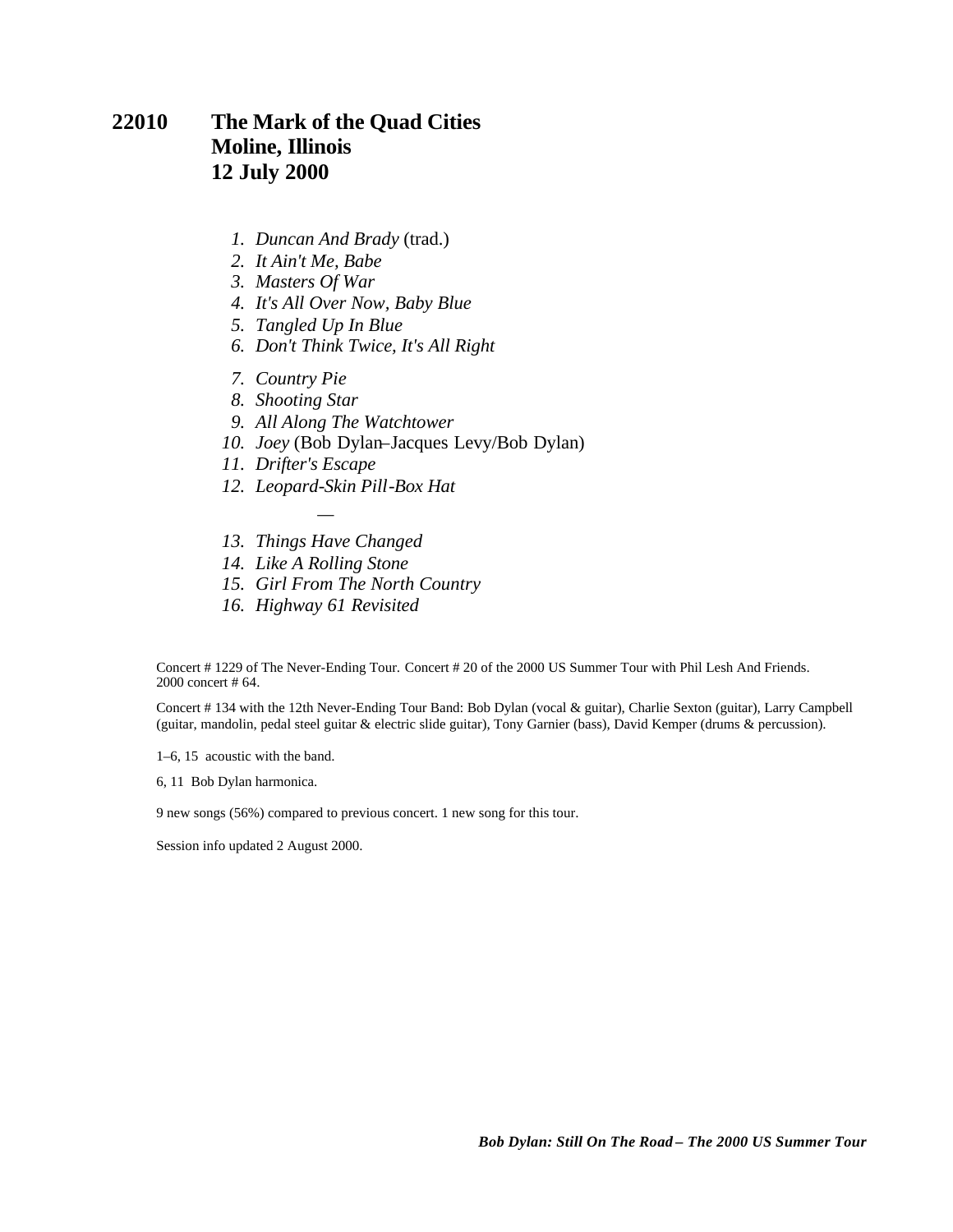#### **22020 Target Center Minneapolis, Minnesota 14 July 2000**

- *1. Duncan And Brady* (trad.)
- *2. The Times They Are A-Changin'*
- *3. Desolation Row*
- *4. It's All Over Now, Baby Blue*
- *5. Tangled Up In Blue*
- *6. The Ballad Of Frankie Lee And Judas Priest*
- *7. Country Pie*
- *8. If Not For You*
- *9. All Along The Watchtower*
- *10. I Don't Believe You (She Acts Like We Never Have Met)*
- *11. Cold Irons Bound*
- *12. Leopard-Skin Pill-Box Hat*
- *— 13. Things Have Changed*
- *14. Like A Rolling Stone*
- *15. Girl From The North Country*
- *16. Highway 61 Revisited*
- *17. Blowin' In The Wind*

Concert # 1230 of The Never-Ending Tour. Concert # 21 of the 2000 US Summer Tour with Phil Lesh And Friends. 2000 concert # 65.

Concert # 135 with the 12th Never-Ending Tour Band: Bob Dylan (vocal & guitar), Charlie Sexton (guitar), Larry Campbell (guitar, mandolin, pedal steel guitar & electric slide guitar), Tony Garnier (bass), David Kemper (drums & percussion).

1–6, 15, 17 acoustic with the band.

15 Bob Dylan harmonica.

7 new songs (41%) compared to previous concert. No new songs for this tour.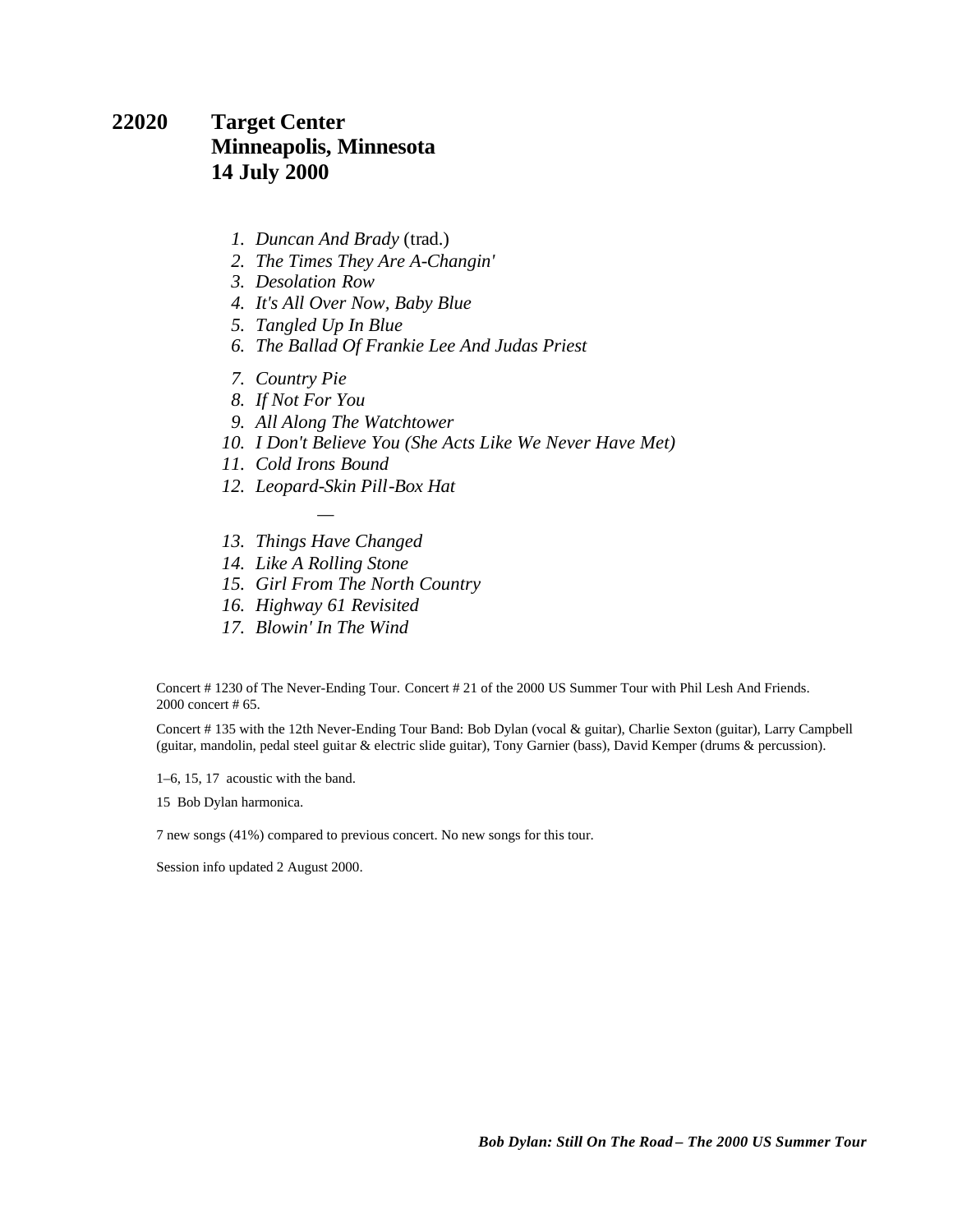### **22030 Alpine Valley Music Theatre East Troy, Wisconsin 15 July 2000**

- *1. Duncan And Brady* (trad.)
- *2. Mr. Tambourine Man*
- *3. Desolation Row*
- *4. Boots Of Spanish Leather*
- *5. Tangled Up In Blue*
- *6. Searching For A Soldier's Grave* (Johnnie Wright, Jim Anglin, Jack Anglin)
- *7. Country Pie*
- *8. Just Like Tom Thumb's Blues*
- *9. It Takes A Lot To Laugh, It Takes A Train To Cry*
- *10. Stuck Inside Of Mobile With The Memphis Blues Again*
- *11. The Wicked Messenger*
- *12. Leopard-Skin Pill-Box Hat*
- *— 13. Things Have Changed*
- *14. Like A Rolling Stone*
- *15. Don't Think Twice, It's All Right*
- *16. Highway 61 Revisited*
- *17. Blowin' In The Wind*

Concert # 1231 of The Never-Ending Tour. Concert # 22 of the 2000 US Summer Tour with Phil Lesh And Friends. 2000 concert # 66.

Concert # 136 with the 12th Never-Ending Tour Band: Bob Dylan (vocal & guitar), Charlie Sexton (guitar), Larry Campbell (guitar, mandolin, pedal steel guitar & electric slide guitar), Tony Garnier (bass), David Kemper (drums & percussion).

1–6, 15, 17 acoustic with the band.

2, 11, 15 Bob Dylan harmonica.

8 new songs (47%) compared to previous concert. No new songs for this tour.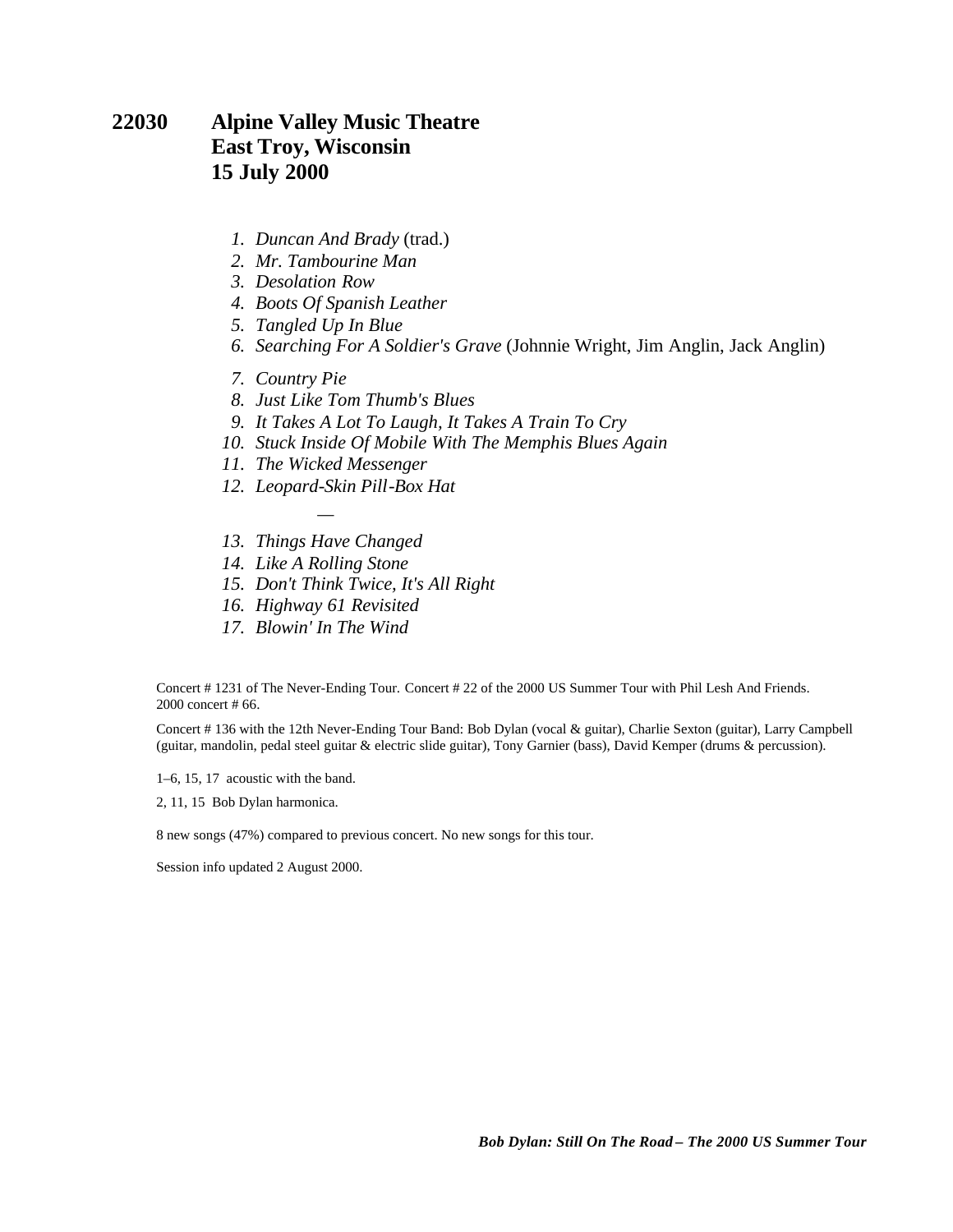### **22040 Pine Knob Music Theatre Clarkston, Michigan 16 July 2000**

- *1. Duncan And Brady* (trad.)
- *2. Song To Woody*
- *3. Desolation Row*
- *4. Girl From The North Country*
- *5. Tangled Up In Blue*
- *6. Searching For A Soldier's Grave* (Johnnie Wright, Jim Anglin, Jack Anglin)
- *7. Country Pie*
- *8. Positively 4th Street*
- *9. I'll Be Your Baby Tonight*
- *10. Tonight I'll Be Staying Here With You*
- *11. Drifter's Escape*
- *12. Leopard-Skin Pill-Box Hat*
- *— 13. Things Have Changed*
- *14. Like A Rolling Stone*
- *15. One Too Many Mornings*
- *16. Highway 61 Revisited*
- *17. Blowin' In The Wind*

Concert # 1232 of The Never-Ending Tour. Concert # 23 of the 2000 US Summer Tour with Phil Lesh And Friends. 2000 concert # 67.

Concert # 137 with the 12th Never-Ending Tour Band: Bob Dylan (vocal & guitar), Charlie Sexton (guitar), Larry Campbell (guitar, mandolin, pedal steel guitar & electric slide guitar), Tony Garnier (bass), David Kemper (drums & percussion).

1–6, 15, 17 acoustic with the band.

11, 15 Bob Dylan harmonica.

7 new songs (41%) compared to previous concert. 1 new song for this tour.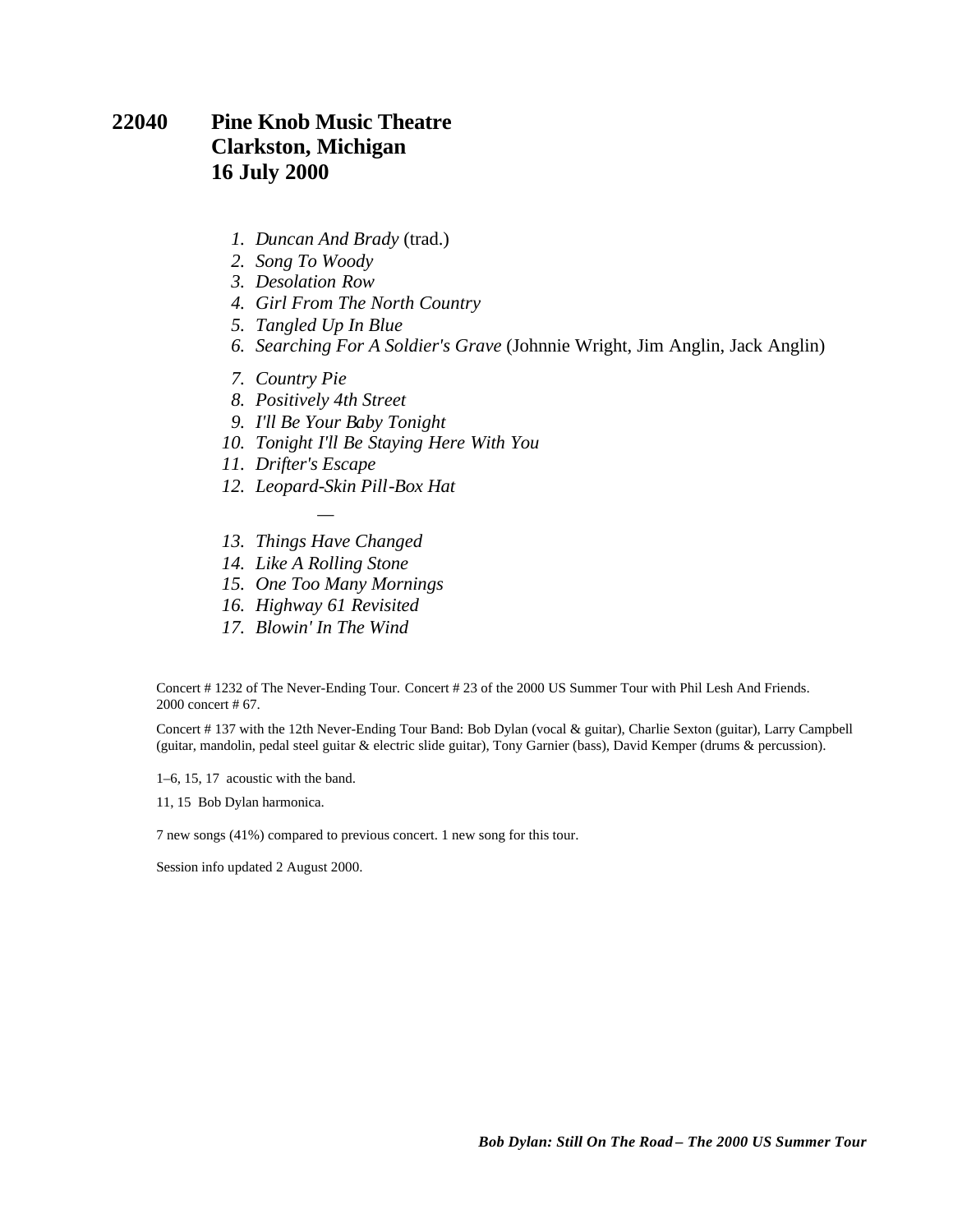### **22050 Molson Amphitheatre Toronto, Ontario, Canada 18 July 2000**

- *1. Duncan And Brady* (trad.)
- *2. Song To Woody*
- *3. Desolation Row*
- *4. Love Minus Zero/No Limit*
- *5. Tangled Up In Blue*
- *6. This World Can't Stand Long* (Jim Anglin)
- *7. Country Pie*
- *8. Lay Lady Lay*
- *9. Gotta Serve Somebody*
- *10. She Belongs To Me*
- *11. Drifter's Escape*
- *12. Leopard-Skin Pill-Box Hat*
- *— 13. Things Have Changed*
- *14. Like A Rolling Stone*
- *15. Don't Think Twice, It's All Right*
- *16. Highway 61 Revisited*
- *17. Blowin' In The Wind*

Concert # 1233 of The Never-Ending Tour. Concert # 24 of the 2000 US Summer Tour with Phil Lesh And Friends. 2000 concert # 68.

Concert # 138 with the 12th Never-Ending Tour Band: Bob Dylan (vocal & guitar), Charlie Sexton (guitar), Larry Campbell (guitar, mandolin, pedal steel guitar & electric slide guitar), Tony Garnier (bass), David Kemper (drums & percussion).

1–6, 15, 17 acoustic with the band.

5, 11, 15 Bob Dylan harmonica.

6 new songs (35%) compared to previous concert. 1 new song for this tour.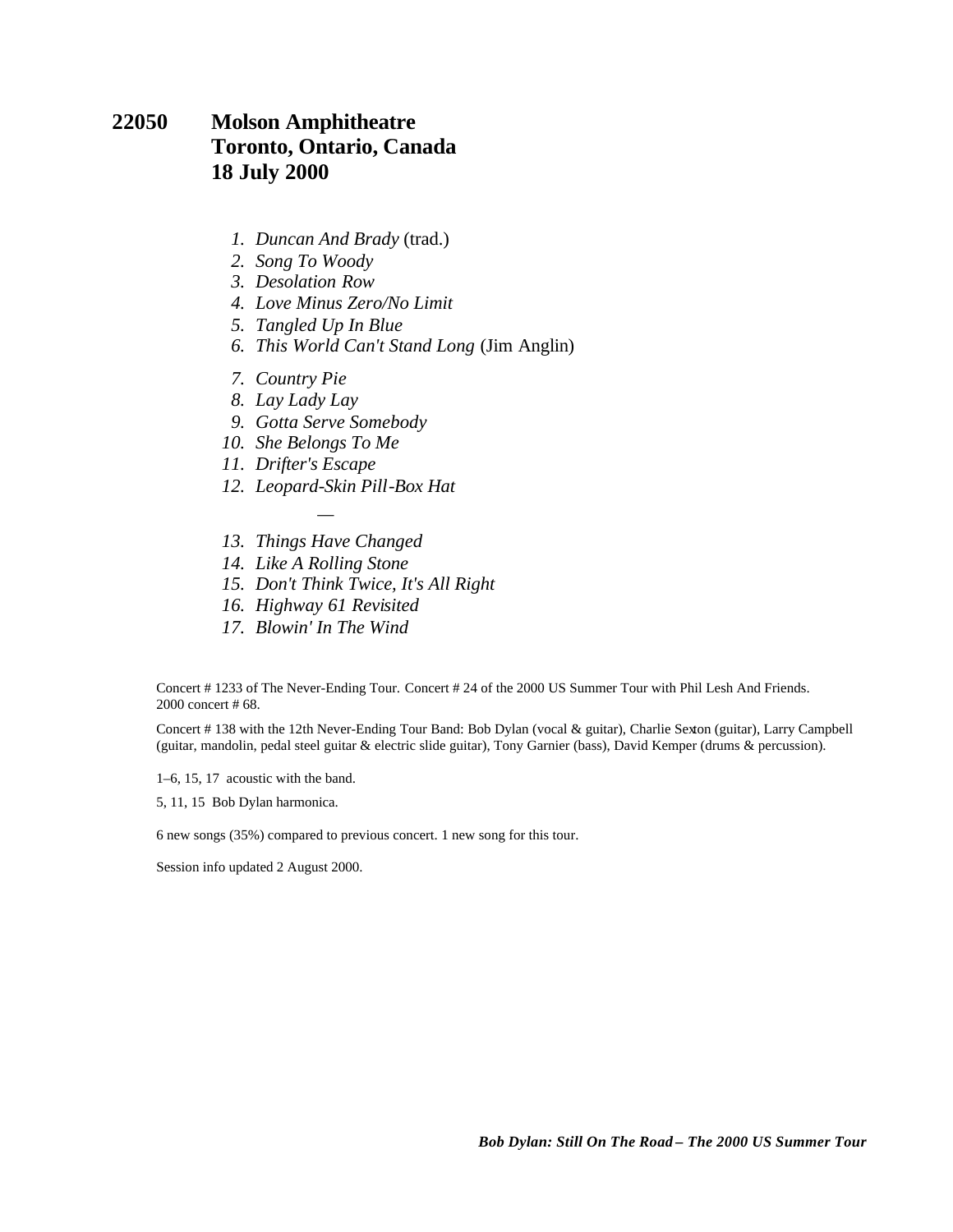### **22060 Finger Lakes Performing Arts Center Canandaigua, New York 19 July 2000**

- *1. Oh Baby It Ain't No Lie* (Elizabeth Cotton)
- *2. To Ramona*
- *3. Desolation Row*
- *4. The Ballad Of Frankie Lee And Judas Priest*
- *5. Tangled Up In Blue*
- *6. Searching For A Soldier's Grave* (Johnnie Wright, Jim Anglin, Jack Anglin)
- *7. Country Pie*
- *8. Queen Jane Approximately*
- *9. Tombstone Blues*
- *10. I Don't Believe You (She Acts Like We Never Have Met)*
- *11. The Wicked Messenger*
- *12. Leopard-Skin Pill-Box Hat*
- *— 13. Things Have Changed*
- *14. Like A Rolling Stone*
- *15. It Ain't Me, Babe*
- *16. Highway 61 Revisited*
- *17. Blowin' In The Wind*

Concert # 1234 of The Never-Ending Tour. Concert # 25 of the 2000 US Summer Tour with Phil Lesh And Friends. 2000 concert # 69.

Concert # 139 with the 12th Never-Ending Tour Band: Bob Dylan (vocal & guitar), Charlie Sexton (guitar), Larry Campbell (guitar, mandolin, pedal steel guitar & electric slide guitar), Tony Garnier (bass), David Kemper (drums & percussion).

1–6, 15, 17 acoustic with the band.

5, 11 Bob Dylan harmonica.

9 new songs (52%) compared to previous concert. No new songs for this tour.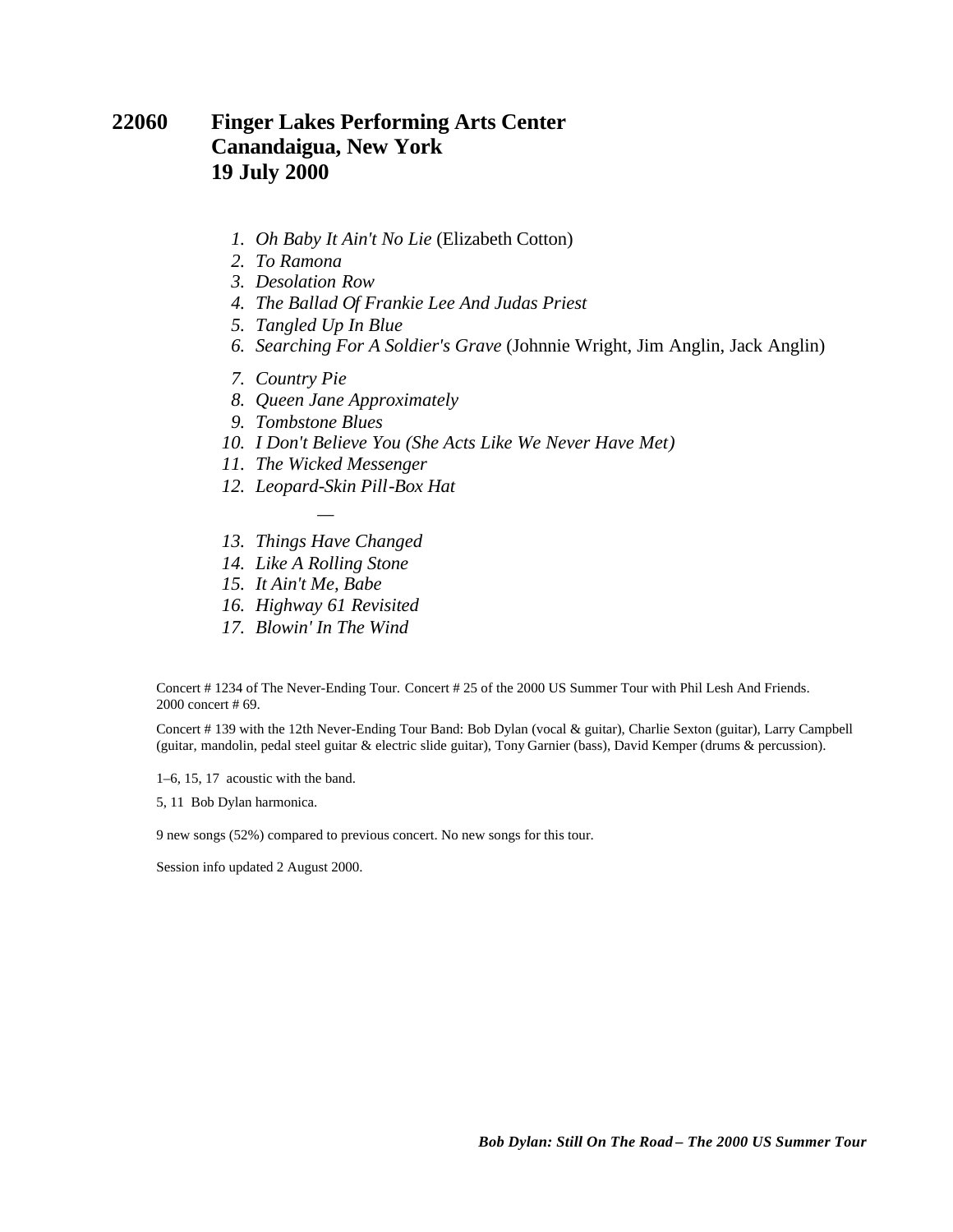#### **22070 Meadows Music Theater Hartford, Connecticut 21 July 2000**

- *1. Duncan And Brady* (trad.)
- *2. To Ramona*
- *3. Desolation Row*
- *4. Tomorrow Is A Long Time*
- *5. Tangled Up In Blue*
- *6. Searching For A Soldier's Grave* (Johnnie Wright, Jim Anglin, Jack Anglin)
- *7. Country Pie*
- *8. If Not For You*
- *9. Tombstone Blues*
- *10. Tears Of Rage* (Bob Dylan/Richard Manuel)
- *11. Cold Irons Bound*
- *12. Leopard-Skin Pill-Box Hat*
- *— 13. Things Have Changed*
- *14. Like A Rolling Stone*
- *15. Mr. Tambourine Man*
- *16. Highway 61 Revisited*
- *17. Blowin' In The Wind*

Concert # 1235 of The Never-Ending Tour. Concert # 26 of the 2000 US Summer Tour with Phil Lesh And Friends. 2000 concert # 70.

Concert # 140 with the 12th Never-Ending Tour Band: Bob Dylan (vocal & guitar), Charlie Sexton (guitar), Larry Campbell (guitar, mandolin, pedal steel guitar & electric slide guitar), Tony Garnier (bass), David Kemper (drums & percussion).

1–6, 15, 17 acoustic with the band.

15 Bob Dylan harmonica.

6 new songs (35%) compared to previous concert. No new songs for this tour.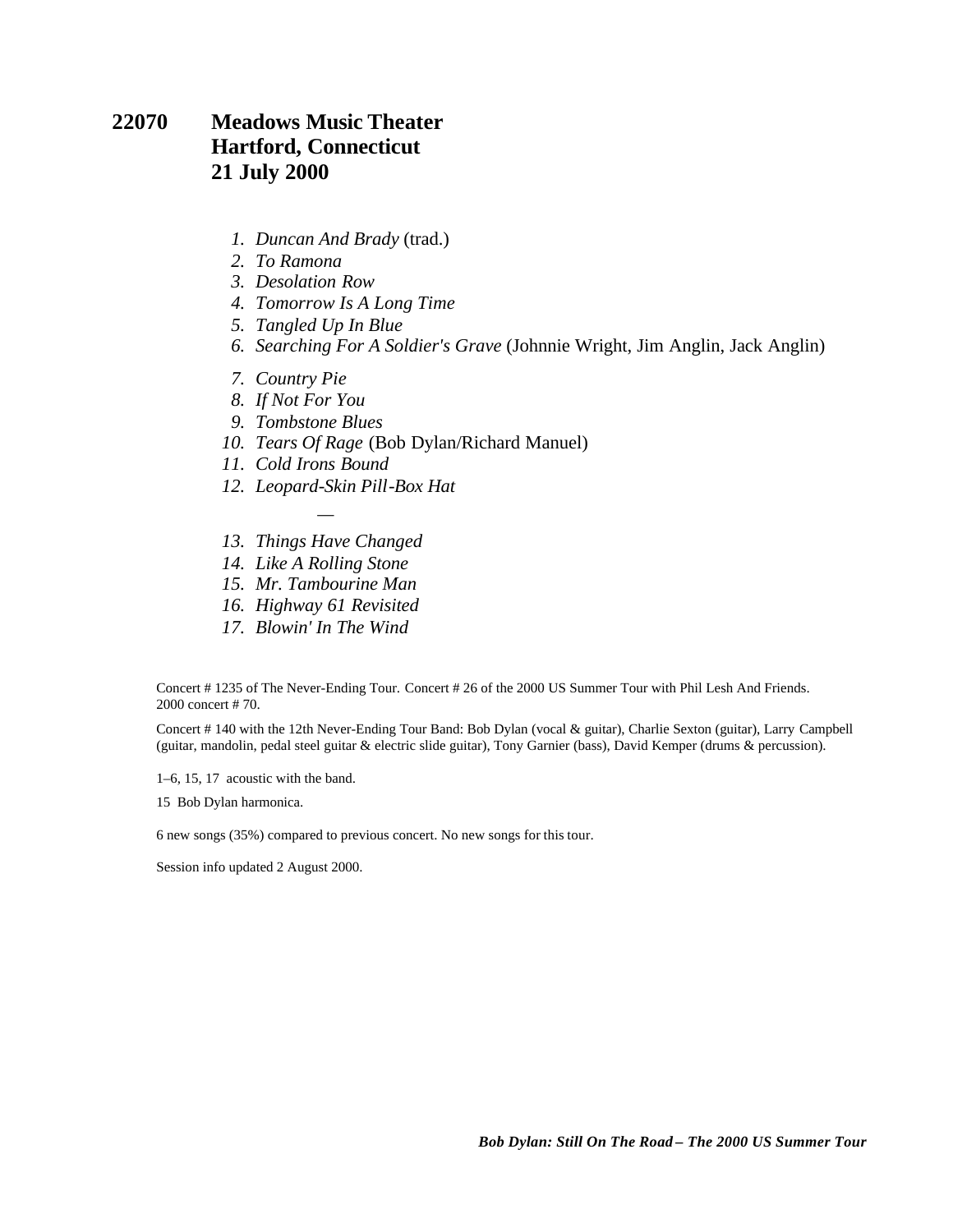### **22080 Tweeter Center For The Performing Arts Mansfield, Massachusetts 22 July 2000**

- *1. Duncan And Brady* (trad.)
- *2. Song To Woody*
- *3. Desolation Row*
- *4. The Ballad Of Frankie Lee And Judas Priest*
- *5. Tangled Up In Blue*
- *6. Searching For A Soldier's Grave* (Johnnie Wright, Jim Anglin, Jack Anglin)
- *7. Country Pie*
- *8. Ballad Of A Thin Man*
- *9. Crash On The Levee (Down In The Flood)*
- *10. Tears Of Rage* (Bob Dylan/Richard Manuel)
- *11. Cold Irons Bound*
- *12. Leopard-Skin Pill-Box Hat*
- *— 13. Things Have Changed*
- *14. Like A Rolling Stone*
- *15. Don't Think Twice, It's All Right*
- *16. Highway 61 Revisited*
- *17. Blowin' In The Wind*

Concert # 1236 of The Never-Ending Tour. Concert # 27 of the 2000 US Summer Tour with Phil Lesh And Friends. 2000 concert # 71.

Concert # 141 with the 12th Never-Ending Tour Band: Bob Dylan (vocal & guitar), Charlie Sexton (guitar), Larry Campbell (guitar, mandolin, pedal steel guitar & electric slide guitar), Tony Garnier (bass), David Kemper (drums & percussion).

1–6, 15, 17 acoustic with the band.

5 new songs (29%) compared to previous concert. No new songs for this tour.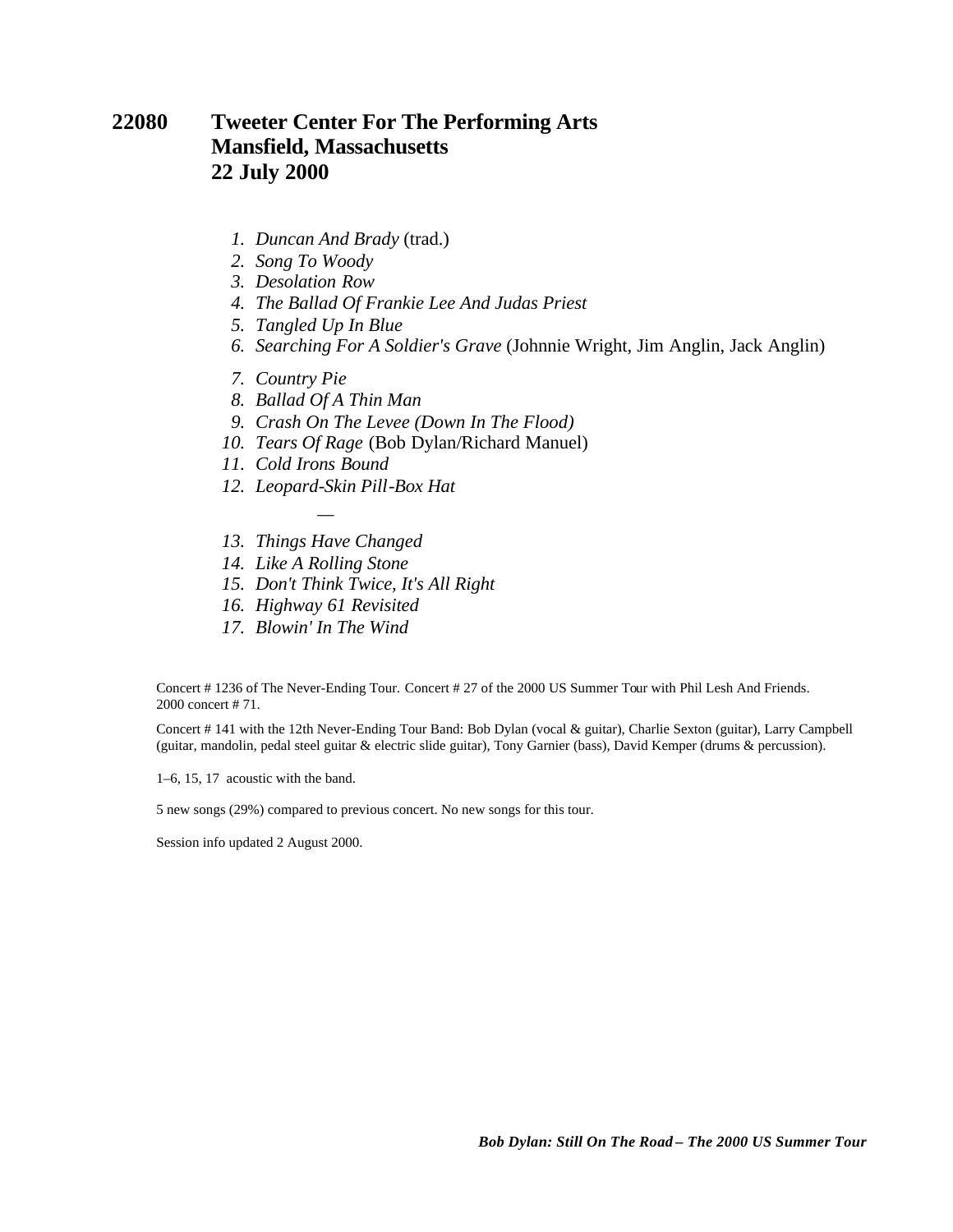### **22090 Saratoga Performing Arts Center Saratoga Springs, New York 23 July 2000**

- *1. Duncan And Brady* (trad.)
- *2. To Ramona*
- *3. Desolation Row*
- *4. The Ballad Of Frankie Lee And Judas Priest*
- *5. Tangled Up In Blue*
- *6. Searching For A Soldier's Grave* (Johnnie Wright, Jim Anglin, Jack Anglin)
- *7. Country Pie*
- *8. Positively 4th Street*
- *9. Tombstone Blues*
- *10. She Belongs To Me*
- *11. The Wicked Messenger*
- *12. Leopard-Skin Pill-Box Hat*
- *— 13. Things Have Changed*
- *14. Like A Rolling Stone*
- *15. It Ain't Me, Babe*
- *16. Highway 61 Revisited*
- *17. Blowin' In The Wind*

Concert # 1237 of The Never-Ending Tour. Concert # 28 of the 2000 US Summer Tour with Phil Lesh And Friends. 2000 concert # 72.

Concert # 142 with the 12th Never-Ending Tour Band: Bob Dylan (vocal & guitar), Charlie Sexton (guitar), Larry Campbell (guitar, mandolin, pedal steel guitar & electric slide guitar), Tony Garnier (bass), David Kemper (drums & percussion).

1–6, 15, 17 acoustic with the band.

5, 11, 15 Bob Dylan harmonica.

6 new songs (35%) compared to previous concert. No new songs for this tour.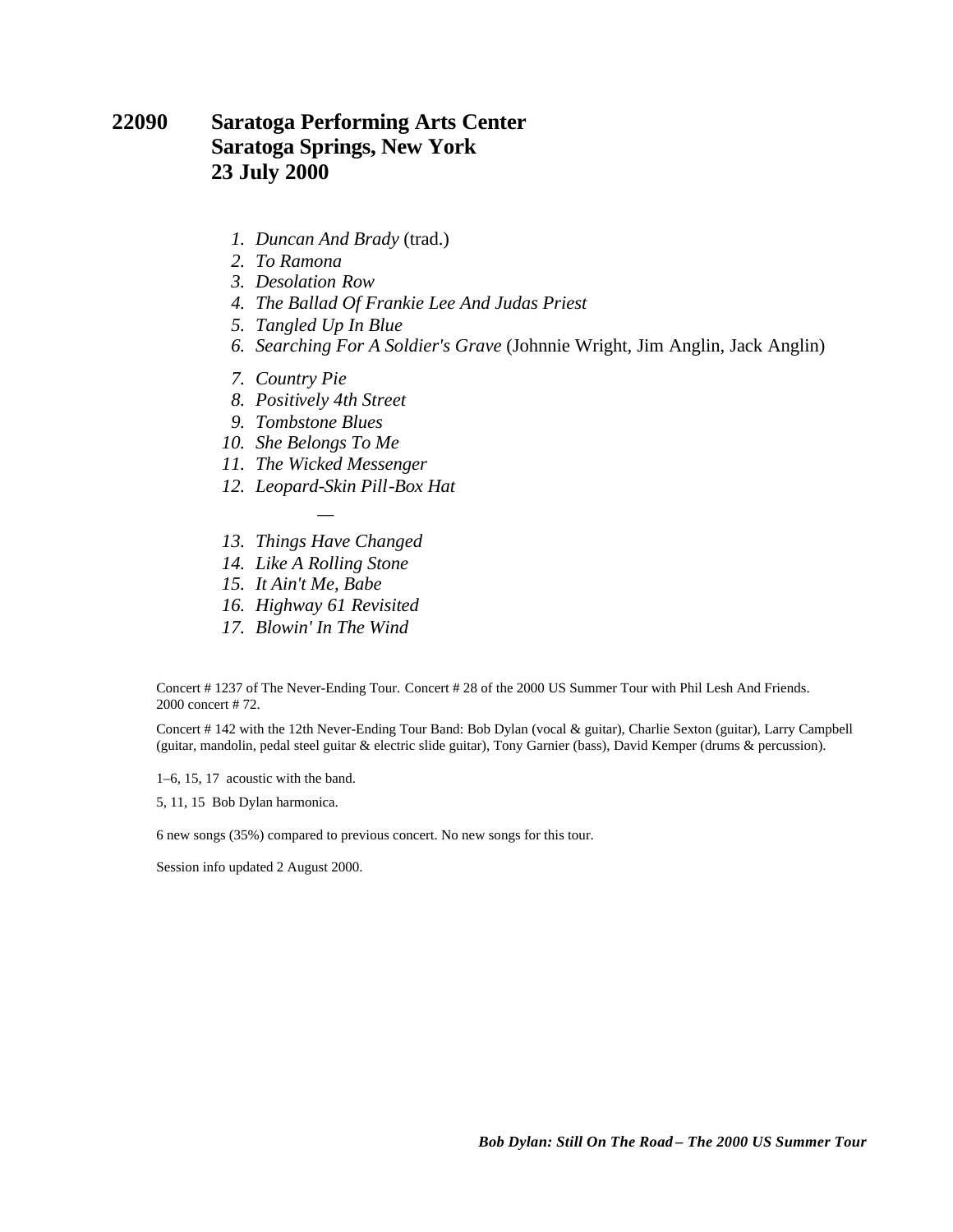### **22100 Coors Light Amphitheatre Scranton, Pennsylvania 25 July 2000**

- *1. Duncan And Brady* (trad.)
- *2. Song To Woody*
- *3. Desolation Row*
- *4. Love Minus Zero/No Limit*
- *5. Tangled Up In Blue*
- *6. Searching For A Soldier's Grave* (Johnnie Wright, Jim Anglin, Jack Anglin)
- *7. Country Pie*
- *8. Positively 4th Street*
- *9. Maggie's Farm*
- *10. Tell Me That It Isn't True*
- *11. Drifter's Escape*
- *12. Leopard-Skin Pill-Box Hat*
- *— 13. Things Have Changed*
- *14. Like A Rolling Stone*
- *15. My Back Pages*
- *16. Highway 61 Revisited*
- *17. Blowin' In The Wind*

Concert # 1238 of The Never-Ending Tour. Concert # 29 of the 2000 US Summer Tour with Phil Lesh And Friends. 2000 concert # 73.

Concert # 143 with the 12th Never-Ending Tour Band: Bob Dylan (vocal & guitar), Charlie Sexton (guitar), Larry Campbell (guitar, mandolin, pedal steel guitar & electric slide guitar), Tony Garnier (bass), David Kemper (drums & percussion).

1–6, 15, 17 acoustic with the band.

5, 11, 15 Bob Dylan harmonica.

6 new songs (35%) compared to previous concert. No new songs for this tour.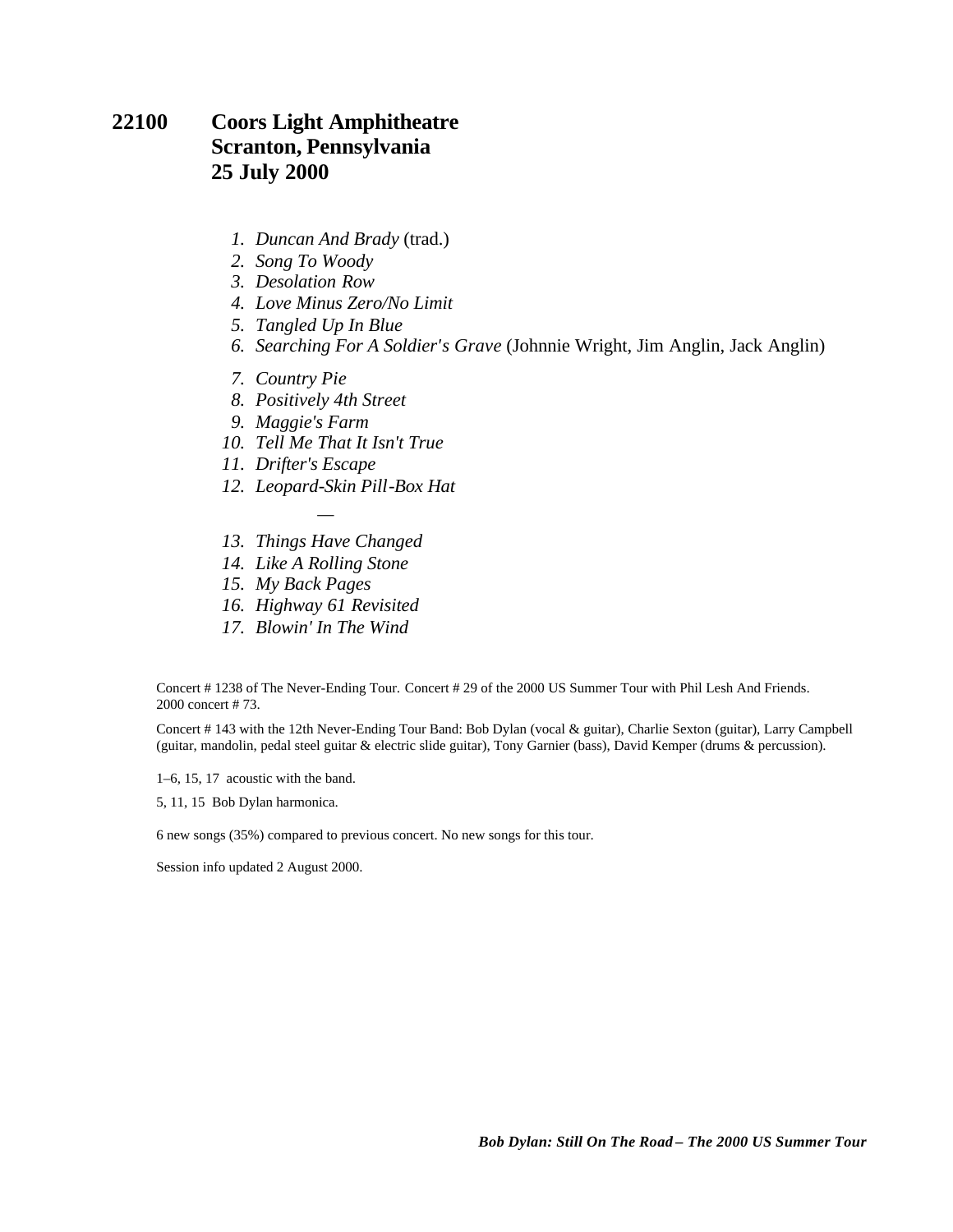### **22110 Jones Beach Theater Jones Beach State Park Wantagh, New York 26 July 2000**

- *1. Duncan And Brady* (trad.)
- *2. Long Black Veil* (Danny Dill/Marijohn Wilkin)
- *3. Desolation Row*
- *4. Song To Woody*
- *5. Tangled Up In Blue*
- *6. The Ballad Of Frankie Lee And Judas Priest*
- *7. Country Pie*
- *8. If Not For You*
- *9. Tombstone Blues*
- *10. She Belongs To Me*
- *11. The Wicked Messenger*
- *12. Leopard-Skin Pill-Box Hat*
- *— 13. Things Have Changed*
- *14. Like A Rolling Stone*
- *15. Girl From The North Country*
- *16. Highway 61 Revisited*
- *17. Blowin' In The Wind*

Concert # 1239 of The Never-Ending Tour. Concert # 30 of the 2000 US Summer Tour with Phil Lesh And Friends. 2000 concert # 74.

Concert # 144 with the 12th Never-Ending Tour Band: Bob Dylan (vocal & guitar), Charlie Sexton (guitar), Larry Campbell (guitar, mandolin, pedal steel guitar & electric slide guitar), Tony Garnier (bass), David Kemper (drums & percussion).

1–6, 15, 17 acoustic with the band.

1, 2, 17 Larry Campbell & Charlie Sexton (backup vocals).

11 Bob Dylan harmonica.

#### *BobTalk*

*That was a sad story, here is a sadder one* (after Long Black Veil).

*We're getting wet, too!* (after band credits, before Leoprad-Skin Pill-Box Hat).

7 new songs (41%) compared to previous concert. No new songs for this tour.

Stereo audience recording, 100 minutes.

Session info updated 15 February 2001.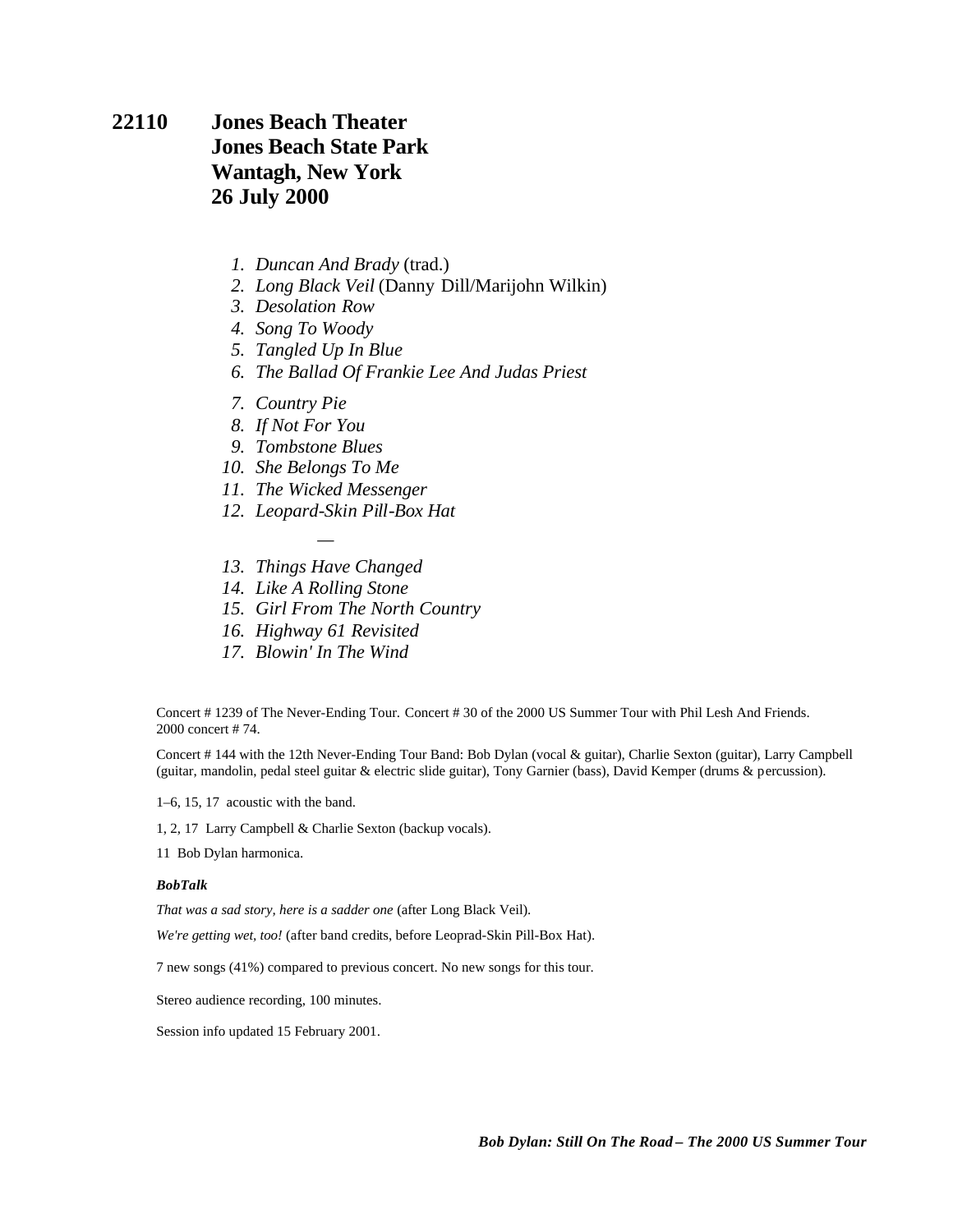## **22120 E-Centre Blockbuster-Sony Music Entertainment Centre Camden, New Jersey 28 July 2000**

- *1. Duncan And Brady* (trad.)
- *2. Song To Woody*
- *3. Desolation Row*
- *4. Ring Them Bells*
- *5. Tangled Up In Blue*
- *6. Searching For A Soldier's Grave* (Johnnie Wright, Jim Anglin, Jack Anglin)
- *7. Country Pie*
- *8. Señor (Tales Of Yankee Power)*
- *9. Stuck Inside Of Mobile With The Memphis Blues Again*
- *10. Dignity*
- *11. Cold Irons Bound*
- *12. Leopard-Skin Pill-Box Hat*
- *— 13. Things Have Changed*
- *14. Like A Rolling Stone*
- *15. Mr. Tambourine Man*
- *16. Highway 61 Revisited*
- *17. Blowin' In The Wind*

Concert # 1240 of The Never-Ending Tour. Concert # 31 of the 2000 US Summer Tour with Phil Lesh And Friends. 2000 concert # 75.

Concert # 145 with the 12th Never-Ending Tour Band: Bob Dylan (vocal & guitar), Charlie Sexton (guitar), Larry Campbell (guitar, mandolin, pedal steel guitar & electric slide guitar), Tony Garnier (bass), David Kemper (drums & percussion).

1–6, 15, 17 acoustic with the band.

15 Bob Dylan harmonica.

1, 6, 17 Larry Campbell & Charlie Sexton (backup vocals).

#### *BobTalk*

*On the drums David Kemper. Last night David took a hammer and he hit the sack. ........ David didn't even go to bed and he hit the sack* (during band credits, after Cold Iron Bounds)

7 new songs (41%) compared to previous concert. 1 new song for this tour.

Stereo audience recording, 100 minutes.

Session info updated 15 February 2001.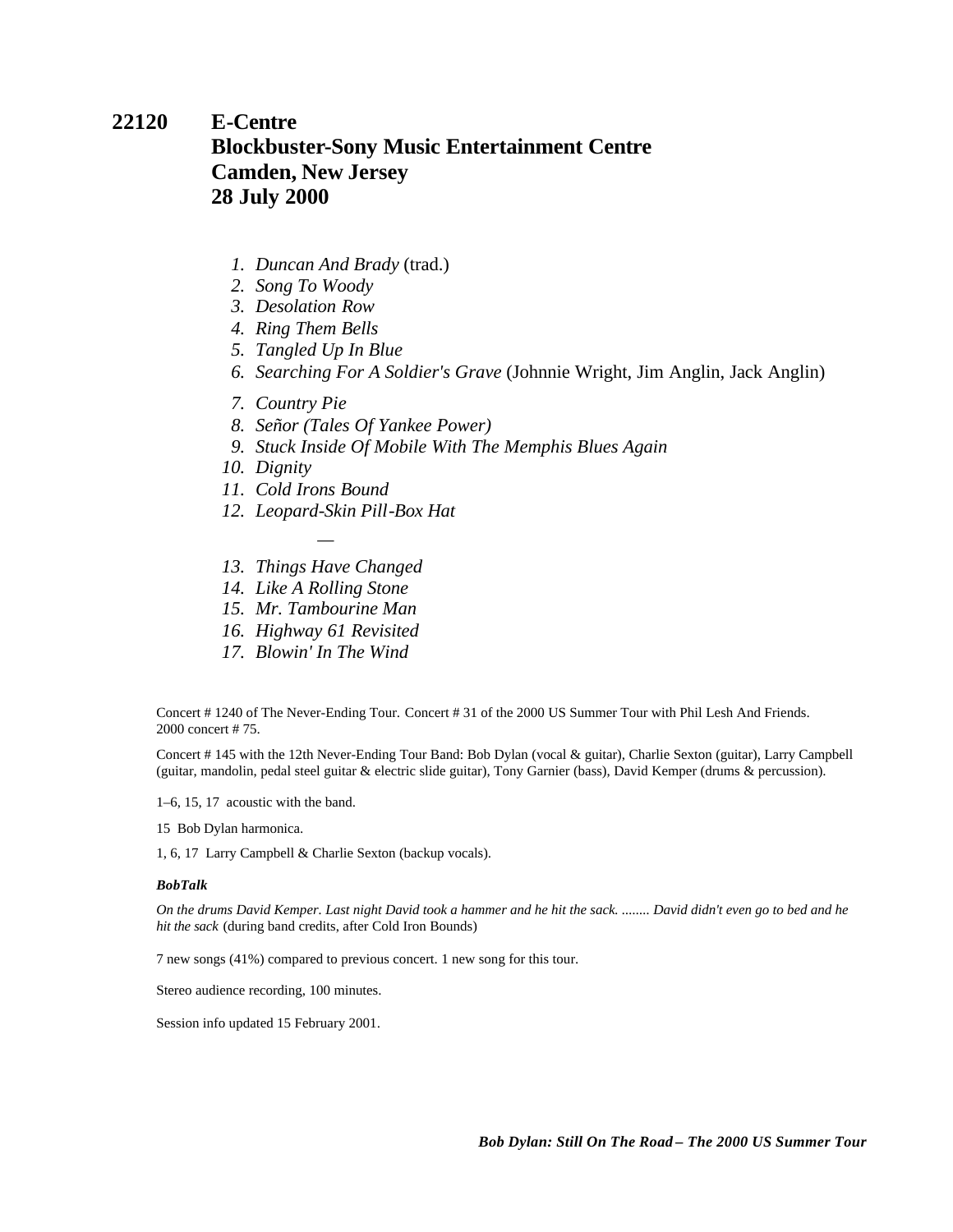### **22130 Marjorie Merriweather Post Pavilion Columbia, Maryland 29 July 2000**

- *1. Duncan And Brady* (trad.)
- *2. To Ramona*
- *3. Desolation Row*
- *4. It's All Over Now, Baby Blue*
- *5. Tangled Up In Blue*
- *6. Searching For A Soldier's Grave* (Johnnie Wright, Jim Anglin, Jack Anglin)
- *7. Watching The River Flow*
- *8. Every Grain Of Sand*
- *9. Maggie's Farm*
- *10. Dignity*
- *11. Cold Irons Bound*
- *12. Leopard-Skin Pill-Box Hat*
- *— 13. Things Have Changed*
- *14. Like A Rolling Stone*
- *15. It Ain't Me, Babe*
- *16. Highway 61 Revisited*
- *17. Blowin' In The Wind*

Concert # 1241 of The Never-Ending Tour. Concert # 32 of the 2000 US Summer Tour with Phil Lesh And Friends. 2000 concert # 76.

Concert # 146 with the 12th Never-Ending Tour Band: Bob Dylan (vocal & guitar), Charlie Sexton (guitar), Larry Campbell (guitar, mandolin, pedal steel guitar & electric slide guitar), Tony Garnier (bass), David Kemper (drums & percussion).

1–6, 15, 17 acoustic with the band.

6 new songs (35%) compared to previous concert. 2 new songs for this tour.